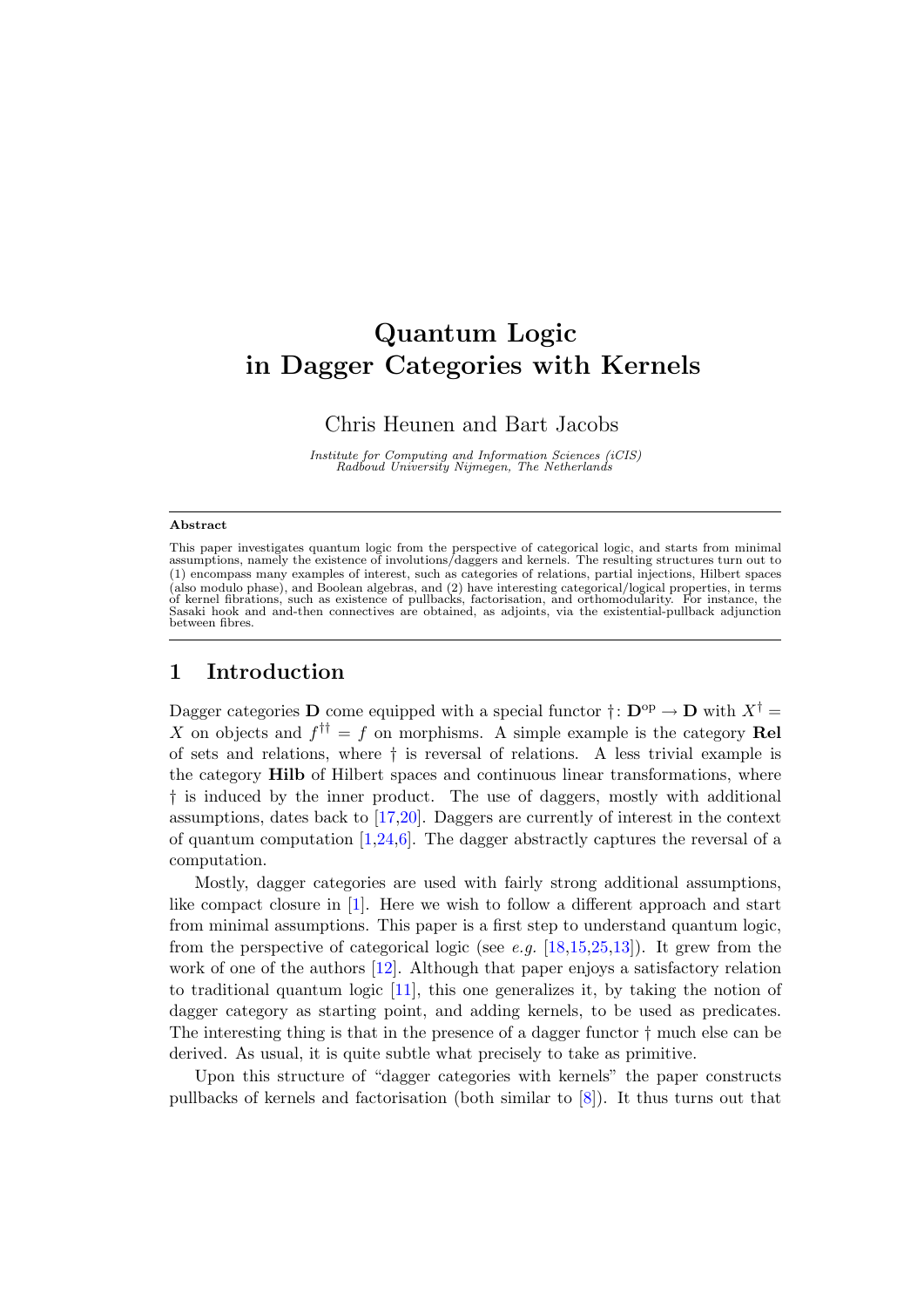the kernels form a "bifibration" (both a fibration and an opfibration, see [\[13\]](#page-23-6)). This structure can be used as a basis for categorical logic, which captures substitution in predicates by reindexing (pullback)  $f^{-1}$  and existential quantification by op-reindexing  $\exists_f$ , in such a way that  $\exists_f \dashv f^{-1}$ . From time to time we use fibred terminology in this paper, but familiarity with this fibred setting is not essential. We find that the posets of kernels (fibres) are automatically orthomodular lattices [\[14\]](#page-23-7), and that the Sasaki hook and and-then connectives appear naturally from the existential-pullback adjunction. Additionally, a notion of Booleanness is identified for these dagger categories with kernels. It gives rise to a generic construction that generalises how the category of partial injections can be obtained from the category of relations.

Apart from this general theory, the paper brings several important examples within the same setting—of dagger categories with kernels. Examples are the categories Rel and PInj of relations and partial injections. Additionally, the category Hilb is an example—and, interestingly—also the category PHilb of Hilbert spaces modulo phase. The latter category provides the framework in which physicists typically work [\[5\]](#page-22-5). It has much weaker categorical structure than Hilb. Finally, we present a construction to turn an arbitrary Boolean algebra into a dagger category with kernels. We suspect that there is a similar construction for orthomodular lattices, but to our regret, we have not been able to produce it.

The authors are acutely aware of the fact that several of the example categories have much richer structure, involving for instance a tensor sum ⊕ and a tensor product ⊗ with associated scalars and traced monoidal structure. But investigation of this additional structure is postponed to follow-up work  $[10]$ . There are interesting differences between our main examples: for instance, Rel and PInj are Boolean, but Hilb is not; in PInj and Hilb "zero-epis" are epis, but not in Rel; Rel and Hilb have biproducts, but PInj does not.

The paper is organised as follows. After introducing the notion of dagger category with kernels in Section [2,](#page-1-0) the main examples are described in Section [3.](#page-6-0) Factorisation and (co)images occur in Sections [4](#page-12-0) and [5.](#page-16-0) Finally, Section [6](#page-18-0) introduces the Sasaki hook and and-then connectives via adjunctions, and investigates Booleanness.

# <span id="page-1-0"></span>2 Daggers and kernels

To start we shall work with the following notion.

<span id="page-1-1"></span>Definition 2.1 A "dagger category with kernels" consists of:

- (i) a dagger category **D**, with dagger  $\dagger: \mathbf{D}^{\text{op}} \to \mathbf{D}$ ;
- (ii) a zero object 0 in  $\mathbf{D}$ ;
- (iii) kernels ker(f) of arbitrary maps f in  $\mathbf{D}$ , which are  $\dagger$ -monos.

Such a category will be called Boolean if  $m \wedge n = 0 \Rightarrow m^{\dagger} \circ n = 0$ , for all kernels  $m, n$ . The name will be explained in Theorem [6.2.](#page-19-0) We shall later rephrase the Booleanness condition as: kernels are disjoint if and only if they are orthogonal, see Lemma [2.2.](#page-2-0)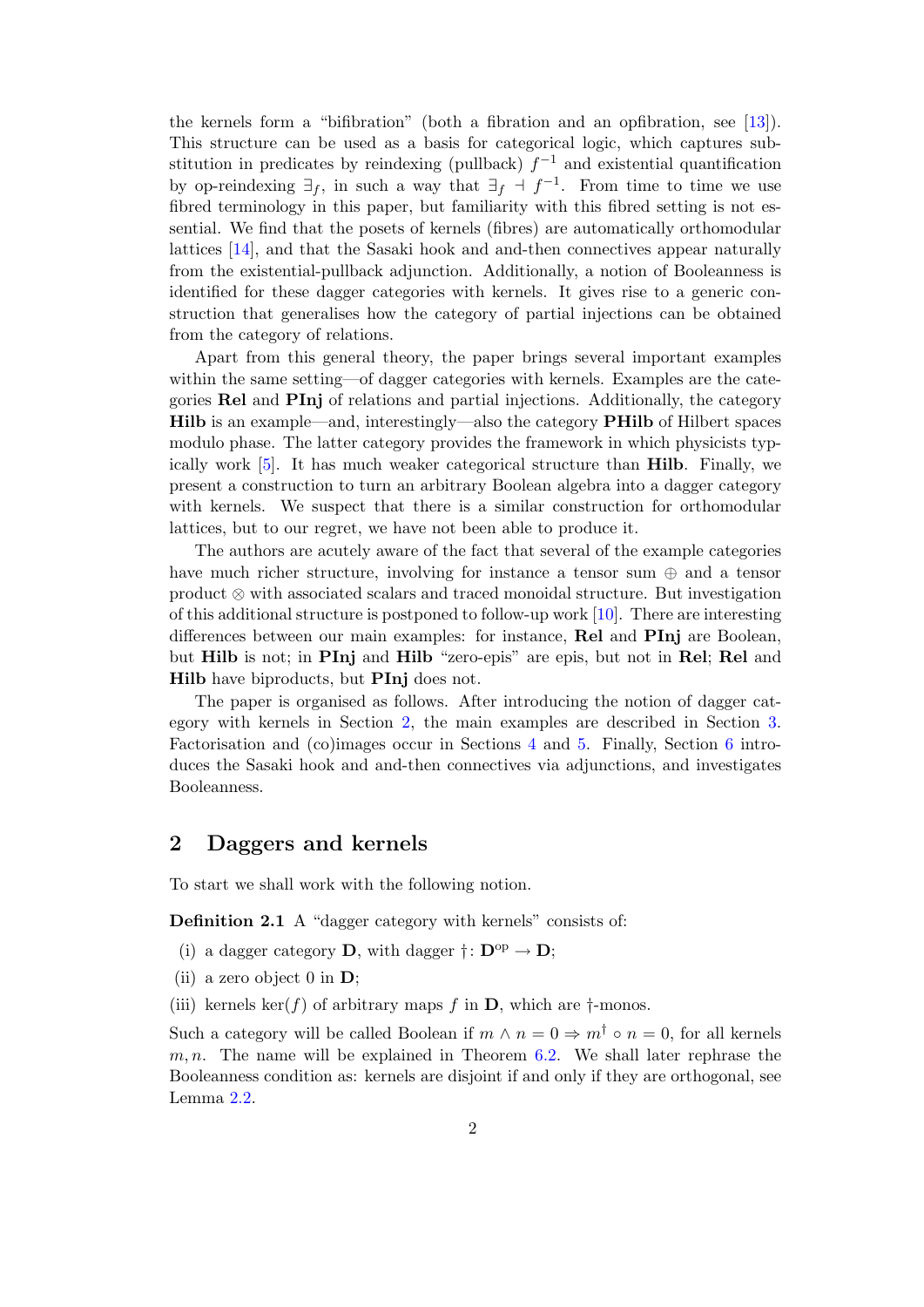A category DCK is formed with these dagger categories with kernels as objects and functors  $F$  between them that preserve the relevant structure: dagger  $(i.e. F(f^{\dagger}) = F(f)^{\dagger})$ , zero object  $(F(0))$  is again zero object), and kernels  $(F(k))$  is kernel of  $F(f)$  if k is kernel of f).

The dagger operation  $\dagger$  satisfies  $X^{\dagger} = X$  on objects and  $f^{\dagger \dagger} = f$  on morphisms. It comes with a number of definitions. A map f in  $\bf{D}$  is called a  $\dagger$ -mono(morphism) if  $f^{\dagger} \circ f = id$  and a  $\dagger$ -epi(morphism) if  $f \circ f^{\dagger} = id$ . Hence f is a  $\dagger$ -mono if and only if  $f^{\dagger}$  is a  $\dagger$ -epi. A map f is a  $\dagger$ -iso(morphism) when it is both a  $\dagger$ -mono and a †-epi; in that case  $f^{-1} = f^{\dagger}$  and f is sometimes called unitary (in analogy with Hilbert spaces). An endomap  $p: X \to X$  is called self-adjoint if  $p^{\dagger} = p$ .

The zero object  $0 \in \mathbf{D}$  is by definition both initial and final. Actually, in the presence of †, initiality implies finality, and vice-versa. For an arbitrary object  $X \in \mathbf{D}$ , the unique map  $X \to 0$  is then a †-epi and the unique map  $0 \to X$  is a †-mono. The "zero" map  $0 = 0_{X,Y} = (X \to 0 \to Y)$  satisfies  $(0_{X,Y})^{\dagger} = 0_{Y,X}$ . Notice that  $f \circ 0 = 0 = 0 \circ g$ . Usually there is no confusion between 0 as zero object and 0 as zero map. Two maps  $f: X \to Z$  and  $g: Y \to Z$  with common codomain are called orthogonal, written as  $f \perp g$ , if  $g^{\dagger} \circ f = 0$ —or, equivalently,  $f^{\dagger} \circ g = 0$ .

We recall that a kernel of a map  $f: X \to Y$  is a universal map  $k: \text{ker}(f) \to X$ with  $f \circ k = 0$ . Universality means that for an arbitrary  $q: Z \to X$  with  $f \circ q = 0$ there is a unique map  $g' : Z \to \text{ker}(f)$  with  $k \circ g' = g$ . Kernels are automatically (ordinary) monos. Definition [2.1](#page-1-1) requires that kernels are  $\dagger$ -monos.<sup>[1](#page-2-1)</sup> We shall write  $\text{KSub}(X)$  for the poset of (equivalence classes) of kernels with codomain X. Sometimes we are a bit sloppy and confuse the kernel object  $\ker(f)$  with the kernel map, for instance in defining the cokernel coker( $f$ ) as ker( $f^{\dagger}$ )<sup>†</sup>. This cokernel is a †-epi. Finally, we define  $m^{\perp} = \text{ker}(m^{\dagger})$ , which we often write as  $m^{\perp} : M^{\perp} \rightarrow X$  if  $m : M \rightarrow X$ . This notation is especially used when m is a mono. In diagrams we typically write a kernel as  $\rightarrow$  and a cokernel as  $\rightarrow$ .

We start with some basic observations.

<span id="page-2-0"></span>Lemma 2.2 In a dagger category with kernels.

- (i) ker $(X \stackrel{0}{\to} Y) = (X \stackrel{\text{id}}{\to} X)$  and ker $(X \stackrel{\text{id}}{\to} X) = (0 \stackrel{0}{\to} X)$ ; they yield the top and bottom elements  $1, 0 \in$  KSub $(X)$ ;
- (ii) ker(ker(f)) = 0;
- (iii) ker(coker(ker(f))) = ker(f), as subobjects;
- (iv)  $m^{\perp \perp} = m$  if m is a kernel;
- (v) f factors through  $g^{\perp}$  iff  $f \perp g$  iff  $g \perp f$  iff g factors through  $f^{\perp}$ ; in particular  $m \leq n^{\perp}$  iff  $n \leq m^{\perp}$ , for monos  $m, n$ ; hence  $(-)^{\perp}$ :  $\text{KSub}(X) \rightarrow \text{KSub}(X)^{op}$ ;
- (vi) if  $m \leq n$ , for monos m, n, say via  $m = n \circ \varphi$ , then:
	- (a) if m, n are  $\dagger$ -monic, then so is  $\varphi$ ;
	- (b) if m is a kernel, then so is  $\varphi$ .

<span id="page-2-1"></span><sup>1</sup> This requirement involves a subtlety: kernels are closed under arbitrary isomorphisms but †-monos are only closed under †-isomorphisms. Hence we should be more careful in this requirement. What we really mean is that for every kernel there is a †-mono that is isomorphic to it. Hence we can always choose a kernel in such a way that it is a †-mono.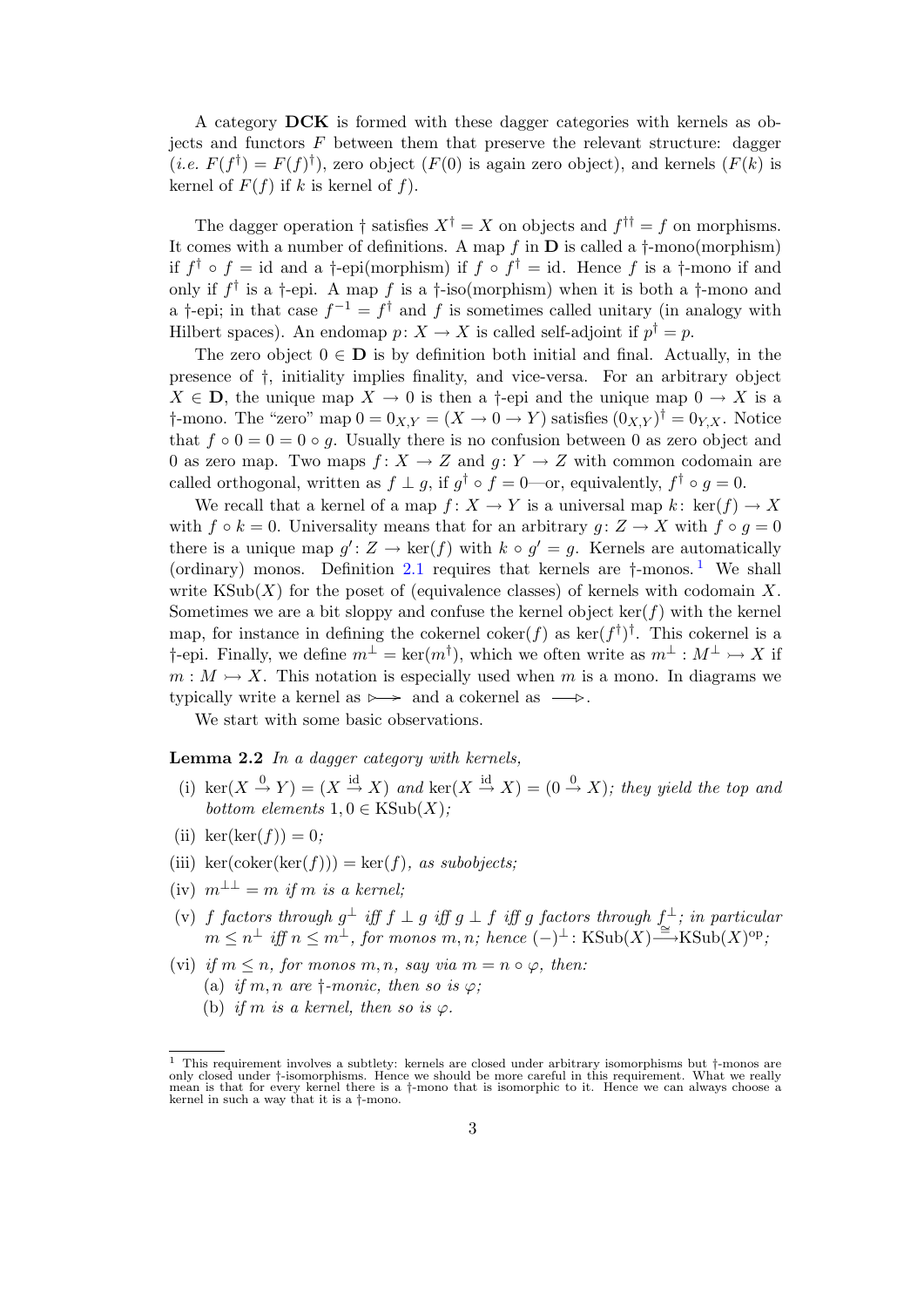(vii) Booleanness amounts to  $m \wedge n = 0 \Leftrightarrow m \perp n$ , *i.e.* disjointness is orthogonality, for kernels.

Proof. We skip the first two points because they are obvious and start with the third one. Consider for an arbitrary  $f: X \to Y$  the diagram:



By construction  $f \circ k = 0$  and  $c \circ k = 0$ . Hence there are  $f'$  and  $k'$  as indicated. Since  $f \circ \ell = f' \circ c \circ \ell = f' \circ 0 = 0$  one gets  $\ell'$ . Hence the kernels  $\ell$  and  $k$  are equal, as subobjects.

For the fourth point we now notice that if  $m = \text{ker}(f)$ ,

$$
m^{\perp \perp} = \ker(\ker(m^{\dagger})^{\dagger}) = \ker(\operatorname{coker}(\ker(f))) = \ker(f) = m.
$$

Next,

f factors through 
$$
g^{\perp} \iff g^{\dagger} \circ f = 0
$$
  
 $\iff f^{\dagger} \circ g = 0 \iff g$  factors through  $f^{\perp}$ .

If, in the sixth point,  $m = n \circ \varphi$  and  $m, n$  are  $\dagger$ -monos, then  $\varphi^{\dagger} \circ \varphi = (n^{\dagger} \circ m)^{\dagger} \circ$  $\varphi = m^{\dagger} \circ n \circ \varphi = m^{\dagger} \circ m = \text{id}$ . And if  $m = \text{ker}(f)$ , then  $\varphi = \text{ker}(f \circ n)$ , since: (1) f o n o  $\varphi = f \circ m = 0$ , and (2) if  $f \circ n \circ g = 0$ , then there is a unique  $\psi$  with  $m \circ \psi = n \circ q$ ; but then  $\varphi \circ \psi = q$  since *n* is monic.

Finally, Booleanness means that  $m \wedge n = 0$  implies  $m^{\dagger} \circ n = 0$ , which is equivalent to  $n^{\dagger} \circ m = 0$ , which is  $m \perp n$  by definition. The reverse implication is easy: if  $m \circ f = n \circ g$ , then  $f = m^{\dagger} \circ m \circ f = m^{\dagger} \circ n \circ g = 0 \circ g = 0$ . Similarly,  $q = 0$ . Hence the zero object 0 is the pullback of m, n.

Certain constructions from the theory of Abelian Categories [\[8\]](#page-22-4) also work in the current setting. This applies to the pullback construction in the next result, but also, to a certain extend, to the factorisation of Section [4.](#page-12-0)

<span id="page-3-0"></span>Lemma 2.3 Pullbacks of kernels exist, and are kernels again. Explicitly, given a kernel n and map f one obtains a pullback:

$$
\begin{array}{ccc}\nM & f' & \longrightarrow N \\
f^{-1}(n) & \downarrow & \downarrow \\
X & f & \downarrow Y \\
X & \longrightarrow Y\n\end{array}\n\quad as \quad f^{-1}(n) = \ker(\mathrm{coker}(n) \circ f).
$$

In case this  $f$  is a  $\dagger$ -epi, then so is  $f'$ .

By duality there are of course similar results about pushouts of cokernels.

**Proof.** For convenience write  $m = f^{-1}(n) = \text{ker}(\text{coker}(n) \circ f)$ . By construction, coker(n) ◦ f ◦ m = 0, so that f ◦ m factors through ker(coker(n)) = n, say via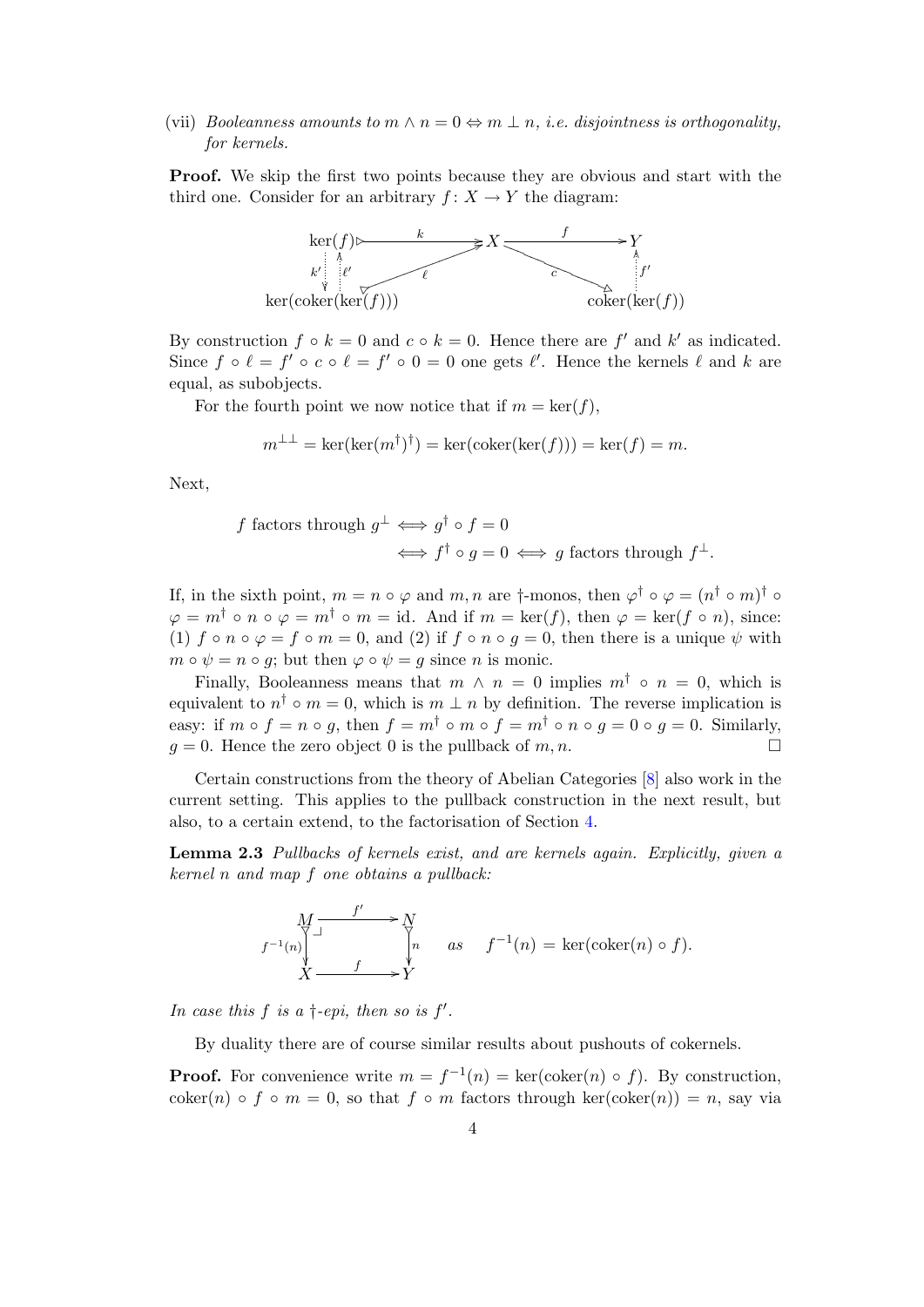$f' : M \to N$  with  $n \circ f' = f \circ m$ , as in the diagram. This yields a pullback: if  $a: Z \to X$  and  $b: Z \to N$  satisfy  $f \circ a = n \circ b$ , then  $\text{coker}(n) \circ f \circ a = \text{coker}(n) \circ f$  $n \circ f' = 0 \circ f' = 0$ , so that there is a unique map  $c: Z \to M$  with  $m \circ c = a$ . Then  $f' \circ c = b$  because *n* is monic.

In case f is a †-epi we have  $f \circ f^{\dagger} = id$ . Hence there are two adjacent pullbacks:



Then  $f' \circ f'' = id$  because n is monic. Further,  $f'' = m^{\dagger} \circ m \circ f'' = m^{\dagger} \circ f^{\dagger} \circ n =$  $f'^{\dagger} \circ n^{\dagger} \circ n = f'^{\dagger}$ . Hence  $f'$  is  $\dagger$ -epi.

<span id="page-4-1"></span>Corollary 2.4 Given these pullbacks of kernels,

- (i) the mapping  $X \mapsto \text{KSub}(X)$  yields an indexed category  $\mathbf{D}^{\text{op}} \to \mathbf{PoSets}$  and forms a setting in which one can develop categorical logic for dagger categories;
- (ii) the following diagram is a pullback,



showing that, logically speaking, falsum—i.e. the bottom element  $0 \in \text{KSub}(Y)$  is in general not preserved under substitution. Also, negation  $(-)^\perp$  does not commute with substitution, because  $1 = 0^{\perp}$  and  $f^{-1}(1) = 1$ .

One may also describe the indexed category KSub from (i) as a split fibration [\[13\]](#page-23-6)  $\begin{pmatrix} \n\text{KSub}(\mathbf{D}) \\
\downarrow \\
\mathbf{D}\n\end{pmatrix}$ where the "total" category  $KSub(D)$  has (equivalence classes of) kernels  $M \rightarrow X$  as objects, and morphisms  $(M \stackrel{m}{\rightarrow} X) \rightarrow (N \stackrel{n}{\rightarrow} Y)$  are maps  $f: X \rightarrow Y$ in D with:

$$
M^{-----\n \longrightarrow N}_{m\downarrow} \qquad \qquad \frac{N}{r} \qquad i.e. \text{ with } \qquad m \le f^{-1}(n).
$$
  

$$
X \longrightarrow Y
$$

We shall sometimes refer to this fibration as the "kernel fibration". Every functor  $F: \mathbf{D} \to \mathbf{E}$  in DCK induces a map of fibrations:

<span id="page-4-0"></span>

because F preserves kernels and pullbacks of kernels—the latter since pullbacks can be formulated in terms of constructions that are preserved by  $F$ , see Lemma [2.3.](#page-3-0) As we shall see, in some situations, this diagram [\(1\)](#page-4-0) is a pullback—also called a change-of-base situation in this context, see [\[13\]](#page-23-6). It means that the map  $\text{KSub}(X) \to$  $KSub(FX)$  is an isomorphism.

<span id="page-4-2"></span>Being able to take pullbacks of kernels has some important consequences.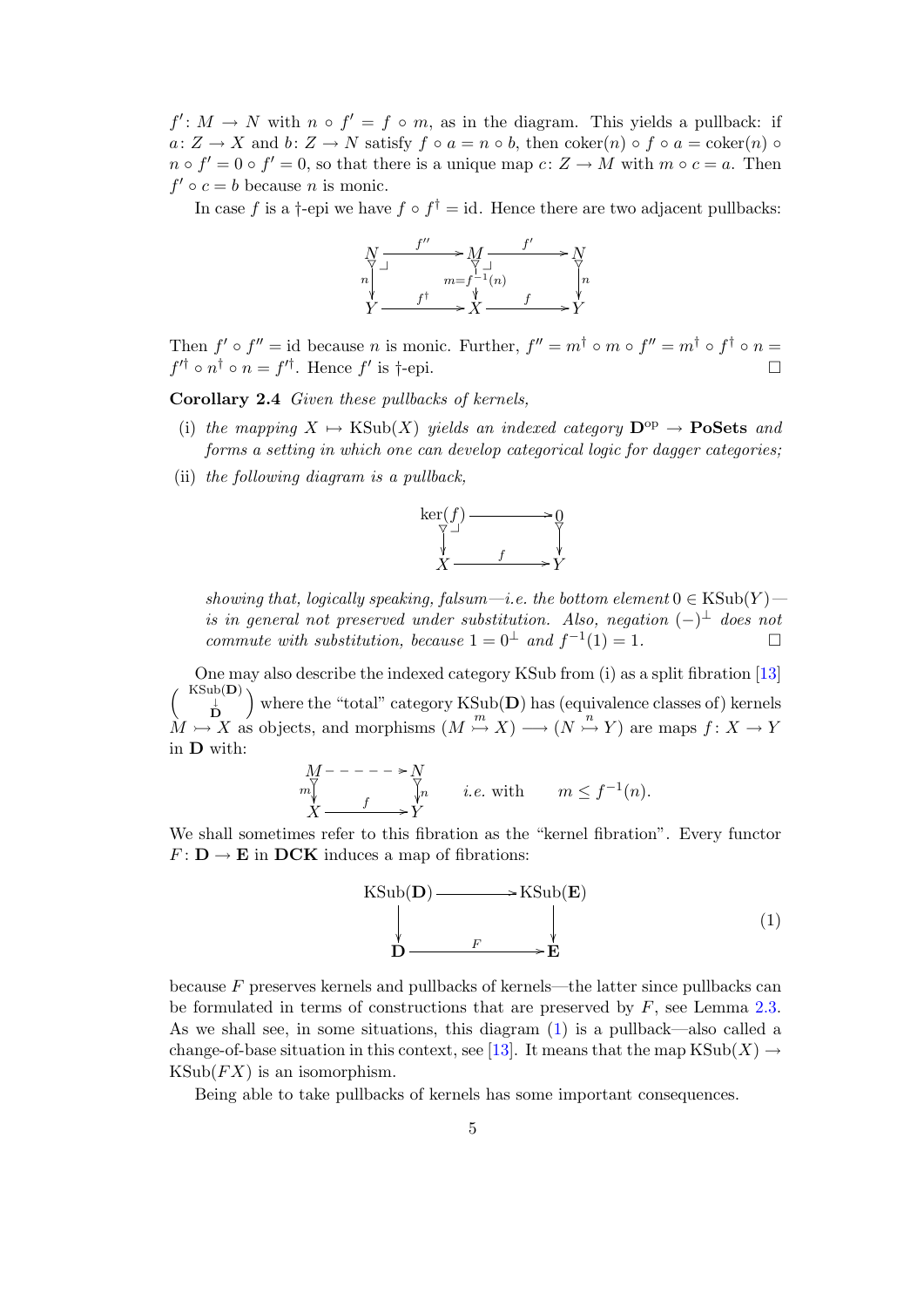## Lemma 2.5 Kernels are closed under composition—and hence cokernels are, too.

**Proof.** We shall prove the result for cokernels, because it uses pullback results as we have just seen. So assume we have (composable) cokernels  $e, d$ ; we wish to show  $e \circ d = \text{coker}(\ker(e \circ d))$ . We first notice, using Lemma [2.3,](#page-3-0)

$$
ker(e \circ d) = ker(coker(ker(e)) \circ d) = d^{-1}(ker(e)),
$$

yielding a pullback:



We intend to prove  $e \circ d = \text{coker}(m)$ . Clearly,  $e \circ d \circ m = e \circ \text{ker}(e) \circ d' = 0$  $d' = 0$ . And if  $f: X \to Y$  satisfies  $f \circ m = 0$ , then  $f \circ \text{ker}(d) = f \circ m \circ \varphi = 0$ , so because  $d = \text{coker}(\text{ker}(d))$  there is  $f' : D \to Y$  with  $f' \circ d = f$ . But then:  $f' \circ \ker(e) \circ d' = f' \circ d \circ m = f \circ m = 0$ . Then  $f' \circ \ker(e) = 0$ , because d' is †-epi because d is, see Lemma [2.3.](#page-3-0) This finally yields  $f'' : E \to Y$  with  $f'' \circ e = f'$ . Hence  $f'' \circ e \circ d = f$ .

As a result, the logic of kernels has intersections, preserved by substitution. More precisely, the indexed category KSub(−) from Corollary [2.4](#page-4-1) is actually a functor KSub:  $\mathbf{D}^{\mathrm{op}} \to \mathbf{MSL}$  to the category **MSL** of meet semi-lattices. Each poset KSub(X) also has disjunctions, by  $m \vee n = (m^{\perp} \wedge n^{\perp})^{\perp}$ , but they are not preserved under substitution/pullback  $f^{-1}$ . But we do have  $m \vee m^{\perp} = (m^{\perp} \wedge$  $m^{\perp \perp})^{\perp} = (m^{\perp} \wedge m)^{\perp} = 0^{\perp} = 1.$ 

**Proposition 2.6** Orthomodularity holds: for kernels  $m \leq n$ , say via  $\varphi$  with  $n \circ$  $\varphi = m$ , one has pullbacks:



This means that  $m \vee (m^{\perp} \wedge n) = n$ .

**Proof.** The square on the left is obviously a pullback. For the one on the right we use a simple calculation, following Lemma [2.3:](#page-3-0)

$$
n^{-1}(m^{\perp}) = \ker(\text{coker}(m^{\perp}) \circ n)
$$
  
=  $\ker(\text{coker}(\ker(m^{\dagger})) \circ n)$   
=  $\ker(m^{\dagger} \circ n)$  since  $m^{\dagger}$  is a cokernel  
 $\stackrel{(*)}{=} \ker(\varphi^{\dagger})$   
=  $\varphi^{\perp}$ ,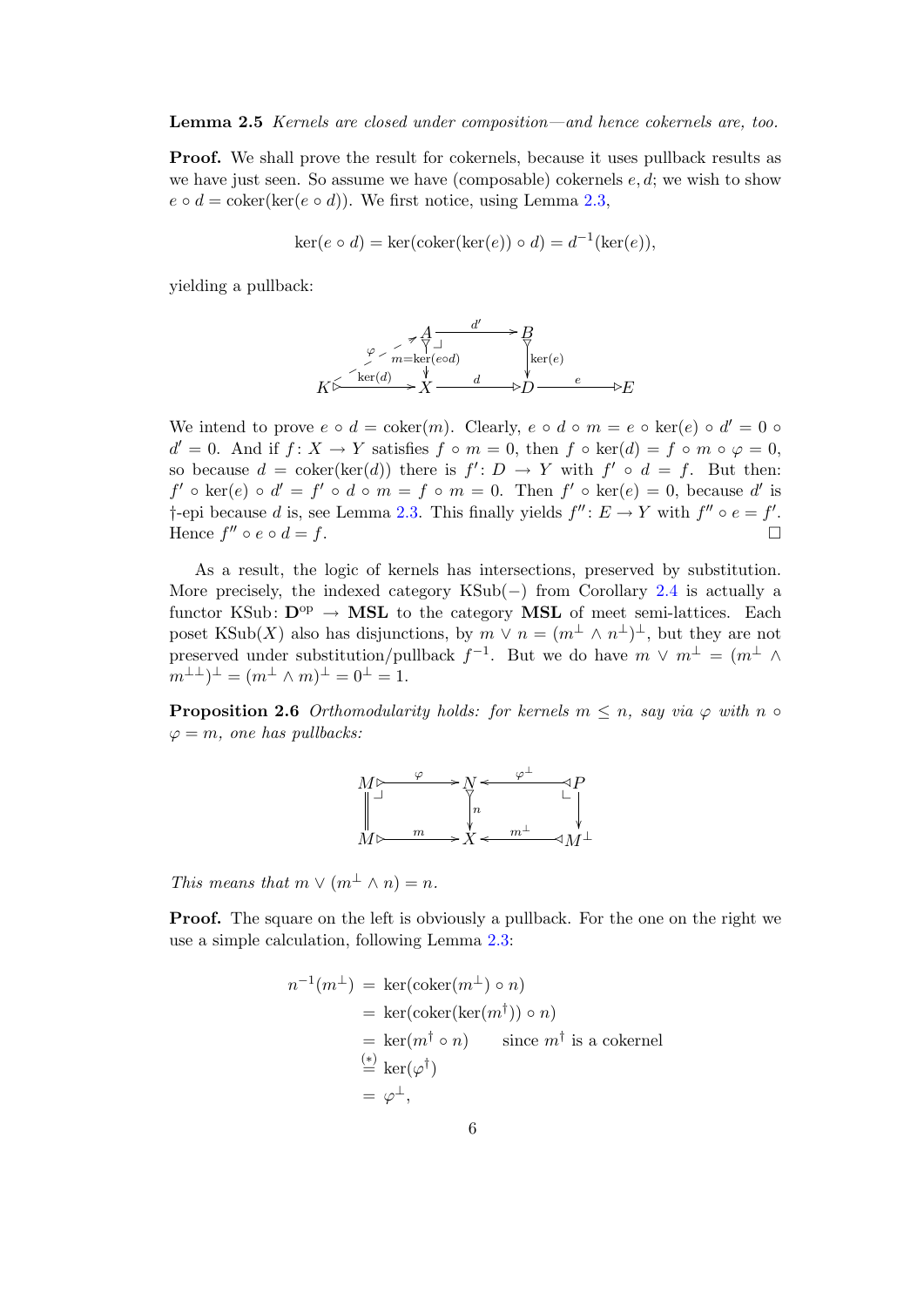where the marked equation holds because  $n \circ \varphi = m$ , so that  $\varphi = n^{\dagger} \circ n \circ \varphi =$  $n^{\dagger} \circ m$  and thus  $\varphi^{\dagger} = m^{\dagger} \circ n$ . Then:

$$
m \vee (m^{\perp} \wedge n) = (n \circ \varphi) \vee (n \circ \varphi^{\perp}) \stackrel{(*)}{=} n \circ (\varphi \vee \varphi^{\perp}) = n \circ id = n.
$$

The marked equation holds because  $n \circ (-)$  preserves joins, since it is a left adjoint:  $n \circ k \le m$  iff  $k \le n^{-1}(m)$ , for kernels  $k, m$ .

The following notion does not seem to have an established terminology. Hence we introduce our own.

**Definition 2.7** In a category with a zero object, a map  $m$  is called a zero-mono if  $m \circ f = 0$  implies  $f = 0$ , for each map f. Dually, e is zero-epi if  $f \circ e = 0$  implies  $f = 0$ . In diagrams we write  $\rightarrow \infty$  for zero-monos and  $\rightarrow \infty$  for zero-epis.

Clearly, a mono is zero-mono, since  $m \circ f = 0 = m \circ 0$  implies  $f = 0$  if m is monic. The following points are worth making explicit.

<span id="page-6-1"></span>Lemma 2.8 In a dagger category with kernels,

- (i) m is a zero-mono iff ker $(m) = 0$  and e is a zero-epi iff  $\text{coker}(e) = 0$ ;
- (ii) ker $(m \circ f) = \ker(f)$  if m is a zero-mono, and similarly, coker $(f \circ e)$  $\operatorname{coker}(f)$  if e is a zero-epi.
- (iii) a kernel which is zero-epic is an isomorphism.  $\Box$

We shall mostly be interested in zero-epis (instead of zero-monos), because they arise in the factorisation of Section [4.](#page-12-0) In the presence of equalisers, zero-epis are ordinary epis. This applies to Hilb and PInj. This fact is not really used, but is included because it gives a better understanding of the situation.

<span id="page-6-2"></span>**Lemma 2.9** If  $D$  happens to have equalisers, then zero-epis in  $D$  are ordinary epis.

**Proof.** Assume a zero-epi  $e: E \to X$  with two maps  $f, g: X \to Y$  satisfying f  $\circ$  $e = q \circ e$ . We need to prove  $f = q$ . Let  $m: M \rightarrow X$  be the equaliser of f, q, with  $h = \text{coker}(m)$ , as in:



This e factors through the equaliser m, as indicated, since  $e \circ f = e \circ q$ . Then:  $h \circ e = h \circ m \circ \varphi = 0 \circ \varphi = 0$ . Hence  $h = 0$  because e is zero-epi. But then  $m = \ker(h) = \ker(0) = id$ , so that  $f = q$ .

## <span id="page-6-0"></span>3 Main examples

This section will describe our four main examples, namely Rel, PInj, Hilb and PHilb, and additionally a general construction to turn a Boolean algebra into a dagger category with kernels.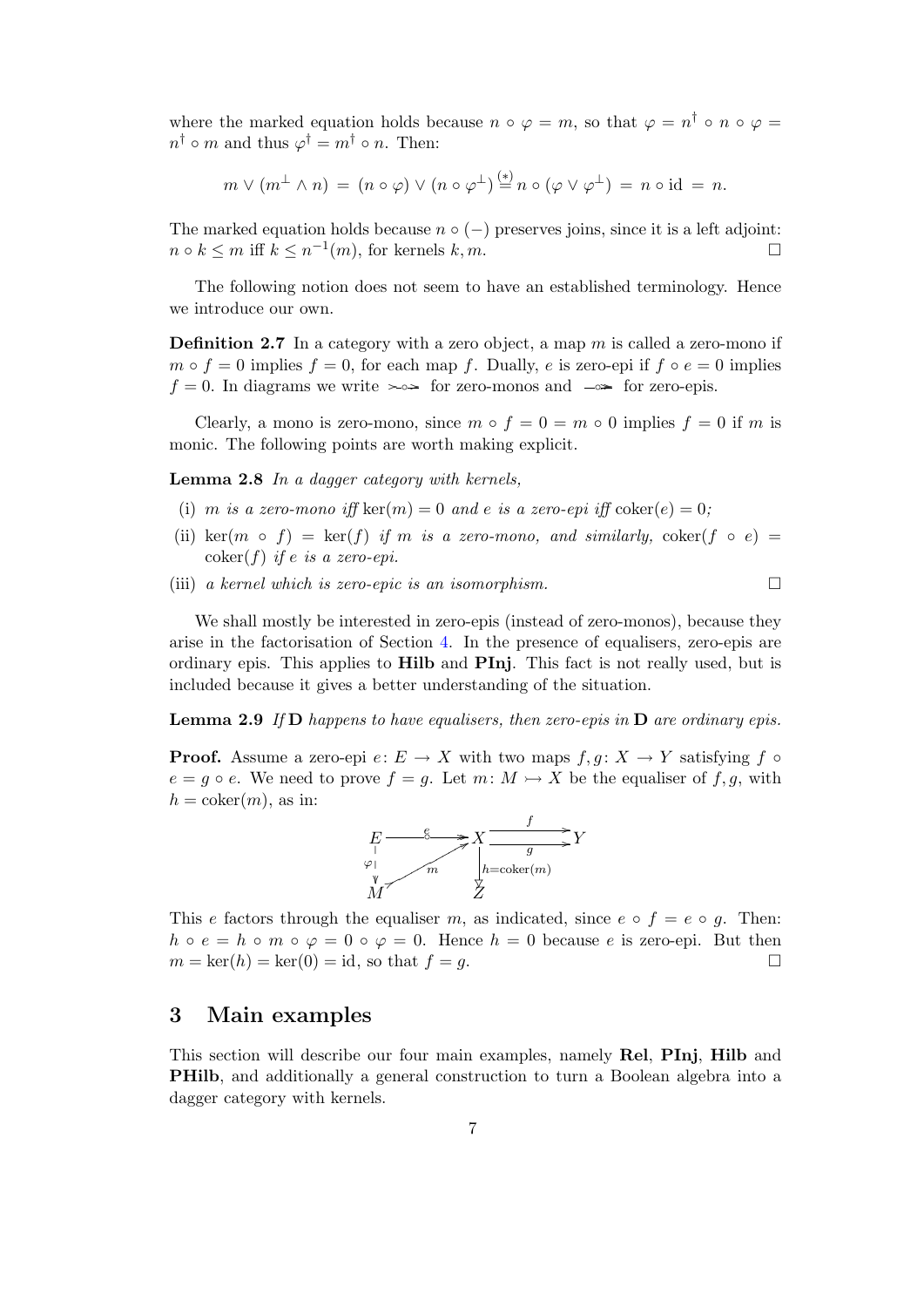## 3.1 The category Rel of sets and relations

Sets and binary relations  $R \subseteq X \times Y$  between them can be organised in the familiar category Rel, using relational composition. Alternatively, such a relation may be described as a Kleisli map  $X \to \mathcal{P}(Y)$  for the powerset monad  $\mathcal{P}$ ; in line with this representation we sometimes write  $R(x) = \{y \in Y | R(x, y)\}\$ . A third way is to represent such a morphism in Rel as (an equivalence class of) a pair of maps  $(X \stackrel{r_1}{\leftarrow} R \stackrel{r_2}{\rightarrow} Y)$  whose tuple  $\langle r_1, r_2 \rangle: R \rightarrow X \times Y$  of legs is injective.

There is a simple dagger operation on Rel by reversal of relations:  $R^{\dagger}(y, x) =$  $R(x, y)$ . A map  $R: X \to Y$  is a †-mono in **Rel** if  $R^{\dagger} \circ R = id$ , which amounts to the equivalence:

$$
\exists_{y \in Y} . R(x, y) \land R(x', y) \iff x = x',
$$

for all  $x, x' \in X$ . It can be split into two statements:

$$
\forall_{x\in X}.\ \exists_{y\in Y}.\ R(x,y) \quad \text{and} \quad \forall_{x,x'\in X}.\ \forall_{y\in Y}.\ R(x,y) \land R(x',y) \Rightarrow x=x'.
$$

Hence such a  $\dagger$ -mono R is given by a span of the form:

$$
\begin{pmatrix} r_1 \mathcal{F} & R_{\sqrt{r_2}} \\ X & Y \end{pmatrix} \tag{2}
$$

with surjection as first leg and injection as second leg. A †-epi has the same shape, but with legs exchanged.

The empty set 0 is a zero object in Rel, and the resulting zero map  $0: X \to Y$ is the empty relation  $\emptyset \subseteq X \times Y$ .

The category Rel also has kernels. For an arbitrary map  $R: X \to Y$  one takes  $\ker(R) = \{x \in X \mid \neg \exists_{y \in Y} R(x, y)\}\$  with map k:  $\ker(R) \to X$  in Rel given by  $k(x, x') \Leftrightarrow x = x'$ . Clearly,  $R \circ k = 0$ . And if  $S: Z \to X$  satisfies  $R \circ S = 0$ , then  $\neg \exists_{x \in X} R(x, y) \land S(z, x)$ , for all  $z \in Z$  and  $y \in Y$ . This means that  $S(z, x)$  implies there is no y with  $R(x, y)$ . Hence S factors through the kernel k. Kernels are thus of the following form:

$$
\left(K^{\mathscr{K}_{\mathbb{Q}}}\right) \quad \text{with} \quad K = \{x \in X \mid R(x) = \emptyset\}.
$$

Kernels are thus essentially given by subsets:  $KSub(X) = \mathcal{P}(X)$ . Indeed, Rel is Boolean, in the sense of Definition [2.1.](#page-1-1) A cokernel has the reversed shape.

Finally, a relation  $R$  is zero-mono if its kernel is 0, see Lemma [2.8.](#page-6-1) This means that  $R(x) \neq \emptyset$ , for each  $x \in X$ , so that R's left leg is a surjection.

<span id="page-7-0"></span>Proposition 3.1 In Rel there are proper inclusions:

$$
kernel \subsetneq \dagger \text{-}mono \subsetneq \text{mono} \subsetneq \text{zero-mono}.
$$

Subsets of a set X correspond to kernels in Rel with codomain X.

There is of course a dual version of this result, for cokernels and epis.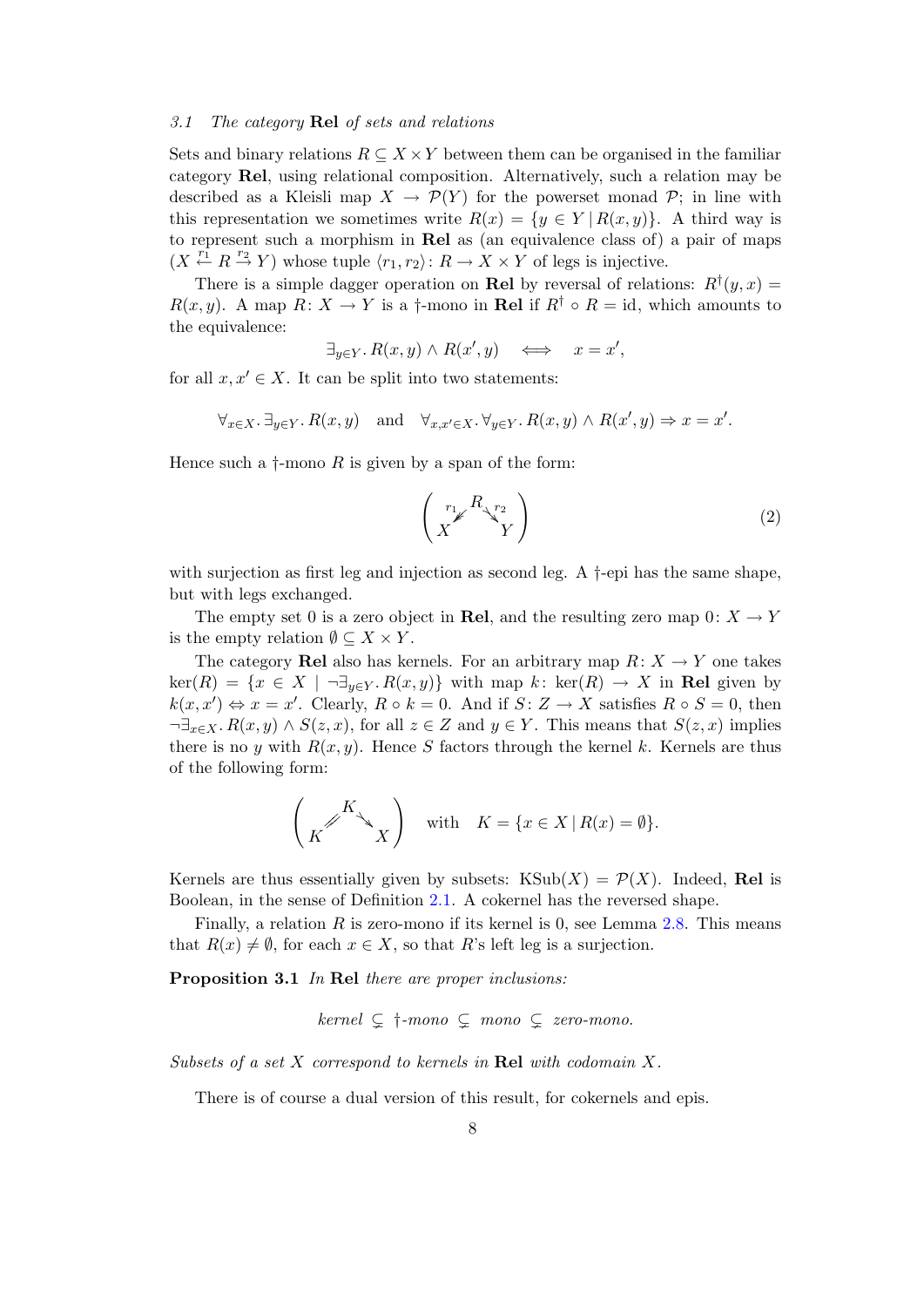**Proof.** We still need to produce (1) a zero-mono which is not a mono, and (2) a mono which is not a †-mono. As to (1), consider  $R \subseteq \{0,1\} \times \{a,b\}$  given by  $R = \{(0, a), (1, a)\}.$  Its first leg is surjective, so R is a zero-mono. But it is not a mono: there are two different relations  $\{(*,0)\}, \{(*,1)\} \subseteq \{*\} \times \{0,1\}$  with R  $\circ$  $\{(*,0)\} = \{(*,a)\} = R \circ \{(*,1)\}.$ 

As to (2), consider the relation  $R \subseteq \{0,1\} \times \{a,b,c\}$  given by  $R = \{(0,a), (0,b),\}$  $(1, b), (1, c)$ . Clearly, the first leg of R is a surjection, and the second one is neither an injection nor a surjection. We check that R is monic. Suppose  $S, T: X \to \{0, 1\}$ satisfy  $R \circ S = R \circ T$ . If  $S(x, 0)$ , then  $(R \circ S)(x, a) = (R \circ T)(x, a)$ , so that  $T(x, 0)$ . Similarly,  $S(x, 1) \Rightarrow T(x, 1)$ .

We add that the pullback  $R^{-1}(n)$  of a kernel  $n = (N = N \rightarrow Y)$  along a relation  $R \subseteq X \times Y$ , as described in Lemma [2.3](#page-3-0) is the subset of X given by the modal formula  $\Box_R(n)(x) = R^{-1}(n)(x) \Leftrightarrow (\forall_y R(x, y) \Rightarrow N(y))$ . As is well-known in modal logic  $\Box_R$  preserves conjunctions, but no disjunctions. Interestingly, the familiar "graph" functor  $\mathcal{G} \colon \mathbf{Sets} \to \mathbf{Rel}$  yields a map of fibrations:

<span id="page-8-0"></span>Sub(Sets) 
$$
\longrightarrow
$$
 KSub(Rel)  
\n
$$
\downarrow
$$
\nSets -  $\frac{G}{\longrightarrow}$  Rel

which forms actually a pullback (or a "change-of-base" situation, see [\[13\]](#page-23-6)). This means that the familiar logic of sets can be obtained from this kernel logic on relations. In this diagram we use that inverse image is preserved: for a function  $f: X \to Y$  and predicate  $N \subseteq Y$  one has:

$$
\mathcal{G}(f)^{-1}(N) = \Box_{\mathcal{G}(f)}(N) = \{x \in X \mid \forall y. \mathcal{G}(f)(x, y) \Rightarrow N(y)\}
$$

$$
= \{x \in X \mid \forall y. f(x) = y \Rightarrow N(y)\}
$$

$$
= \{x \in X \mid N(f(x))\}
$$

$$
= f^{-1}(N).
$$

## 3.2 The category PInj of sets and partial injections

There is a subcategory **PInj** of **Rel** also with sets as objects but with "partial" injections" as morphisms. These are special relations  $F \subseteq X \times Y$  satisfying  $F(x, y) \wedge$  $F(x, y') \Rightarrow y = y'$  and  $F(x, y) \land F(x', y) \Rightarrow x = x'$ . We shall therefore often write morphisms  $f: X \to Y$  in **PInj** as spans with the notational convention

$$
\left(X \xrightarrow{f} Y\right) = \left(\begin{array}{c} f_1 \swarrow^F \searrow^{f_2} \\ X \end{array}\right),
$$

where spans  $(X \stackrel{f_1}{\leftarrow} F \stackrel{f_2}{\rightarrow} Y)$  and  $(X \stackrel{g_1}{\leftarrow} G \stackrel{g_2}{\rightarrow} Y)$  are equivalent if there is an isomorphism  $\varphi \colon F \to G$  with  $g_i \circ \varphi = f_i$ , for  $i = 1, 2$ —like for relations.

Composition of  $X \stackrel{f}{\rightarrow} Y \stackrel{g}{\rightarrow} Z$  can be described as relational composition, but also via pullbacks of spans. The identity map  $X \to X$  is given by the span of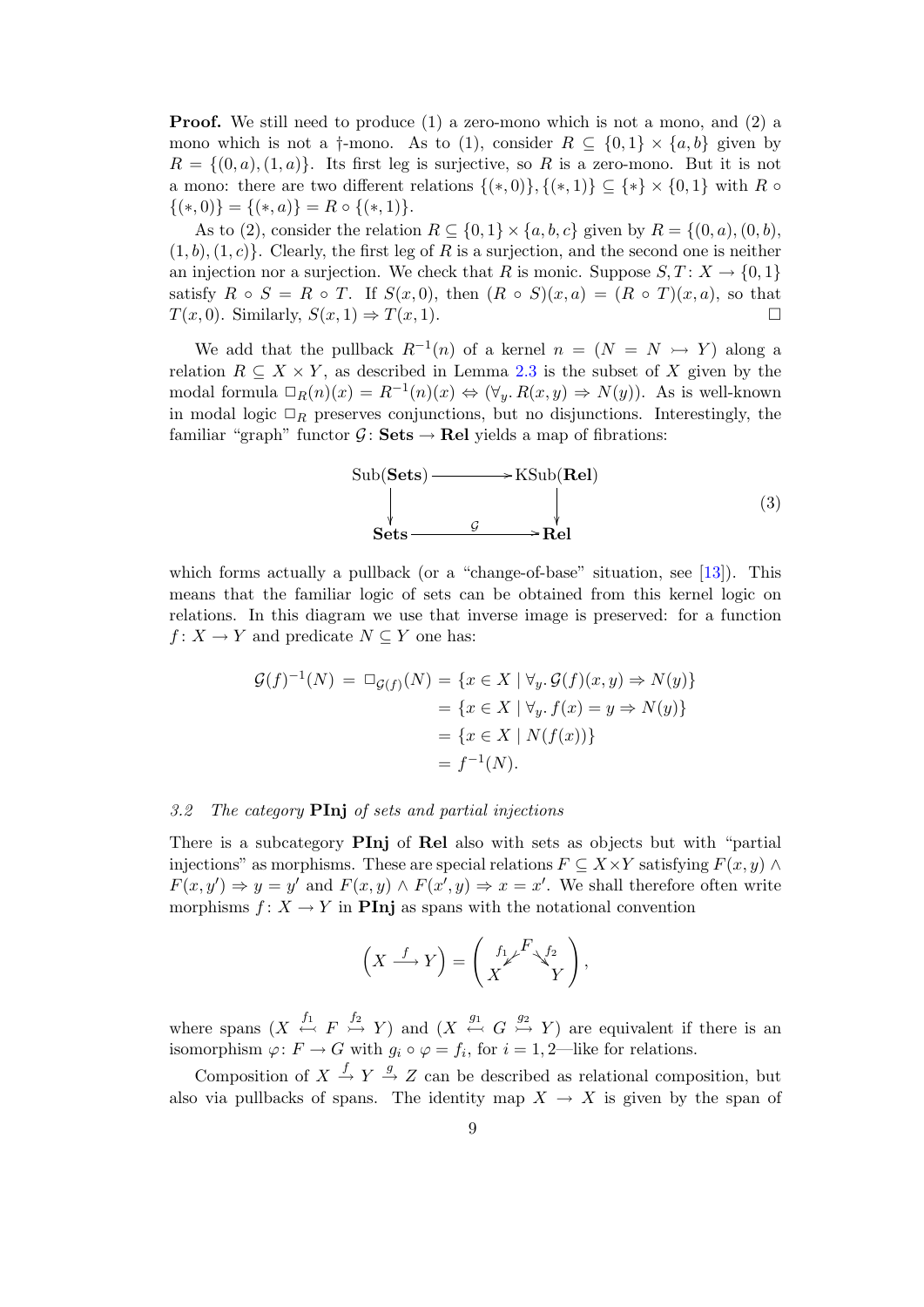identities  $X \leftrightarrow X \rightarrow X$ . The involution is inherited from **Rel** and can be described  $\operatorname{as} \left(X \stackrel{f_1}{\leftarrow} F \stackrel{f_2}{\rightarrowtail} Y\right)^{\dagger} = \left(Y \stackrel{f_2}{\leftarrowtail} F \stackrel{f_1}{\rightarrowtail} X\right).$ 

It is not hard to see that  $f = (X \stackrel{f_1}{\leftrightarrow} F \stackrel{f_2}{\rightarrow} Y)$  is a  $\dagger$ -mono-*i.e.* satisfies  $f^{\dagger} \circ f = id$  -if and only if its first leg  $f_1: F \rightarrow X$  is an isomorphism. For convenience we therefore identify a mono/injection  $m: M \rightarrow X$  in Sets with the corresponding  $\dagger$ -mono  $(M \stackrel{\text{id}}{\leftarrow} M \stackrel{m}{\rightarrow} X)$  in **PInj**.

By duality: f is  $\dagger$ -epi iff  $f^{\dagger}$  is  $\dagger$ -mono iff the second leg  $f_2$  of f is an isomorphism. Further, f is a  $\dagger$ -iso iff f is both  $\dagger$ -mono and  $\dagger$ -epi iff both legs  $f_1$  and  $f_2$  of f are isomorphisms.

Like in Rel, the empty set is a zero object, with corresponding zero map given by the empty relation, and  $0^{\dagger} = 0$ .

For the description of the kernel of an arbitrary map  $f = (X \stackrel{f_1}{\leftrightarrow} F \stackrel{f_2}{\rightarrow} Y)$  in **PInj** we shall use the *ad hoc* notation  $\neg_1 F \overset{\neg f_1}{\rightarrowtail} X$  for the negation of the first leg  $f_1: F \rightarrow X$ , as subobject/subset. It yields a map:

$$
\ker(f) = \begin{pmatrix} \neg_1 F & \neg f_1 \\ \neg_1 F & X \end{pmatrix}
$$

It satisfies  $f \circ \ker(f) = 0$ . It is a †-mono by construction. Notice that kernels are the same as †-monos, and are also the same as zero-monos. They all correspond to subsets, so that  $\text{KSub}(X) = \mathcal{P}(X)$  and **PInj** is Boolean, like **Rel**.

The next result summarises what we have seen so far and shows that **PInj** is very different from Rel (see Proposition [3.1\)](#page-7-0).

Proposition 3.2 In PInj there are proper identities:

$$
kernel = \dagger \text{-}mono = mono = zero \text{-}mono.
$$

These all correspond to subsets.

#### 3.3 The category Hilb of Hilbert spaces

Our third example is the category Hilb of (complex) Hilbert spaces and continuous linear maps. Recall that a Hilbert space is a vector space  $X$  equipped with an inner product, *i.e.* a function  $\langle - | - \rangle : X \times X \to \mathbb{C}$  that is linear in the first and anti-linear in the second variable, satisfies  $\langle x | x \rangle \geq 0$  with equality if and only if  $x = 0$ , and  $\langle x | y \rangle = \langle y | x \rangle$ . Moreover, a Hilbert space must be complete in the metric induced by the inner product by  $d(x, y) = \sqrt{\langle x - y | x - y \rangle}$ .

The Riesz representation theorem provides this category with a dagger functor. Explicitly, for  $f: X \to Y$  a given morphism,  $f^{\dagger}: Y \to X$  is the unique morphism satisfying

$$
\langle f(x) | y \rangle_Y = \langle x | f^{\dagger}(y) \rangle_X
$$

for all  $x \in X$  and  $y \in Y$ . The zero object is inherited from the category of (complex) vector spaces: it is the zero-dimensional Hilbert space  $\{0\}$ , with unique inner product  $\langle 0 | 0 \rangle = 0$ .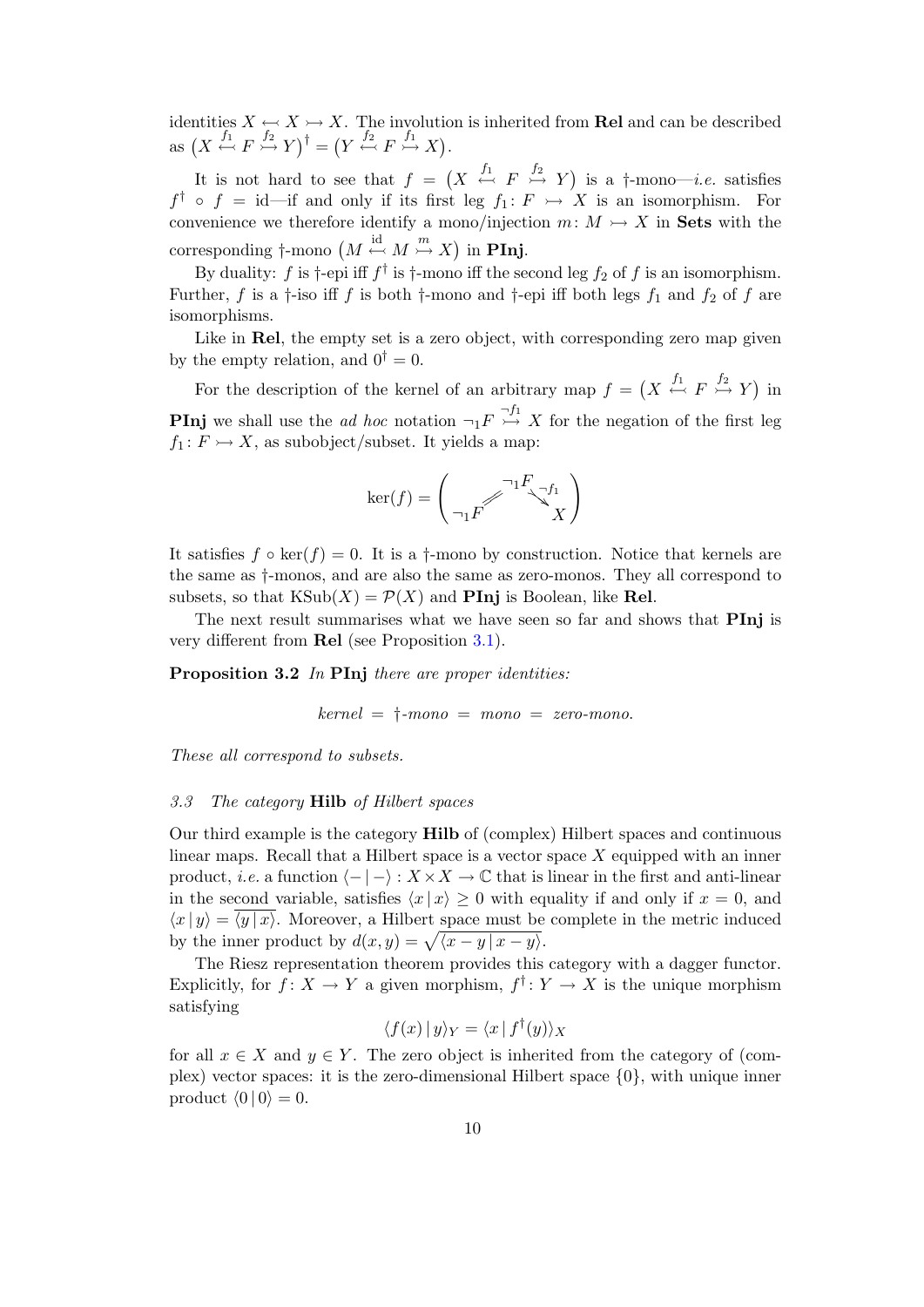In the category Hilb, †-mono's are usually called isometries, because they preserve the metric:  $f^{\dagger} \circ f = id$  if and only if

$$
d(fx, fy) = \langle f(x - y) | f(x - y) \rangle^{\frac{1}{2}} = \langle x - y | (f^{\dagger} \circ f)(x - y) \rangle^{\frac{1}{2}} = d(x, y).
$$

Kernels are inherited from the category of vector spaces. For  $f : X \to Y$ , we can choose ker(f) to be (the inclusion of)  $\{x \in X \mid f(x) = 0\}$ , as this is complete with respect to the restricted inner product of  $X$ . Hence kernels correspond to (inclusions of) closed subspaces. Being inclusions, kernels are obviously †-monos. Hence Hilb is indeed an example of a dagger category with kernels. However, Hilb is not Boolean. The following proposition shows that it is indeed different, categorically, from Rel and PInj.

Proposition 3.3 In Hilb one has:

 $kernel = \dagger$ -mono  $\subsetneq$  mono = zero-mono.

Proof. For the left equality, notice that both kernels and isometries correspond to closed subspaces. It is not hard to show that the monos in Hilb are precisely the injective continuous linear functions, establishing the middle proper inclusion. Finally, **Hilb** has equalisers by eq(f, g) = ker(g – f), which takes care of the right equality.  $\Box$ 

As is well-known, the  $\ell^2$  construction forms a functor  $\ell^2$ : **PInj**  $\rightarrow$  **Hilb** (but not a functor Sets  $\rightarrow$  Hilb), see e.g. [\[2](#page-22-7)[,9\]](#page-22-8). Since it preserves daggers, zero object and kernels it is a map in the category DCK, and thus yields a map of kernel fibrations like in [\(1\)](#page-4-0). It does not form a pullback (change-of-base) between these fibrations, since the map  $\text{KSub}_{\text{Pinj}}(X) = \mathcal{P}(X) \to \text{KSub}_{\text{Hilb}}(\ell^2(X))$  is not an isomorphism.

## 3.4 The category PHilb: Hilbert spaces modulo phase

The category **PHilb** of *projective Hilbert spaces* has the same objects as **Hilb**, but its homsets are quotiented by the action of the circle group  $U(1) = \{z \in \mathbb{C} \mid |z| = 1\}.$ That is, continuous linear transformations  $f, g: X \to Y$  are identified when  $x = z \cdot y$ for some phase  $z \in U(1)$ .

Equivalently, we could write  $PX = X_1/U(1)$  for an object of **PHilb**, where  $X \in \mathbf{Hilb}$  and  $X_1 = \{x \in X \mid ||x|| = 1\}$ . Two vectors  $x, y \in X_1$  are therefore identified when  $x = z \cdot y$  for some  $z \in U(1)$ . Continuous linear transformations  $f, g: X \to Y$  then descend to the same function  $PX \to PY$  precisely when they are equivalent under the action of  $U(1)$ . This gives a full functor  $P : \textbf{Hilb} \to \textbf{PHilb}$ .

The dagger of **Hilb** descends to **PHilb**, because if  $f = z \cdot g$  for some  $z \in U(1)$ , then

$$
\langle f(x) | y \rangle = \overline{z} \cdot \langle g(x) | y \rangle = \overline{z} \cdot \langle x | g^{\dagger}(y) \rangle = \langle x | \overline{z} \cdot g^{\dagger}(y) \rangle,
$$

whence also  $f^{\dagger} = \bar{z} \cdot g^{\dagger}$ , making the dagger well-defined.

Also dagger kernels in Hilb descend to PHilb. More precisely, the kernel  $\ker(f) = \{x \in X \mid f(x) = 0\}$  of a morphism  $f: X \to Y$  is well-defined, for if  $f = z \cdot f'$  for some  $z \in U(1)$ , then

$$
\ker(f) = \{ x \in X \mid z \cdot f'(x) = 0 \} = \{ x \in X \mid f'(x) = 0 \} = \ker(f').
$$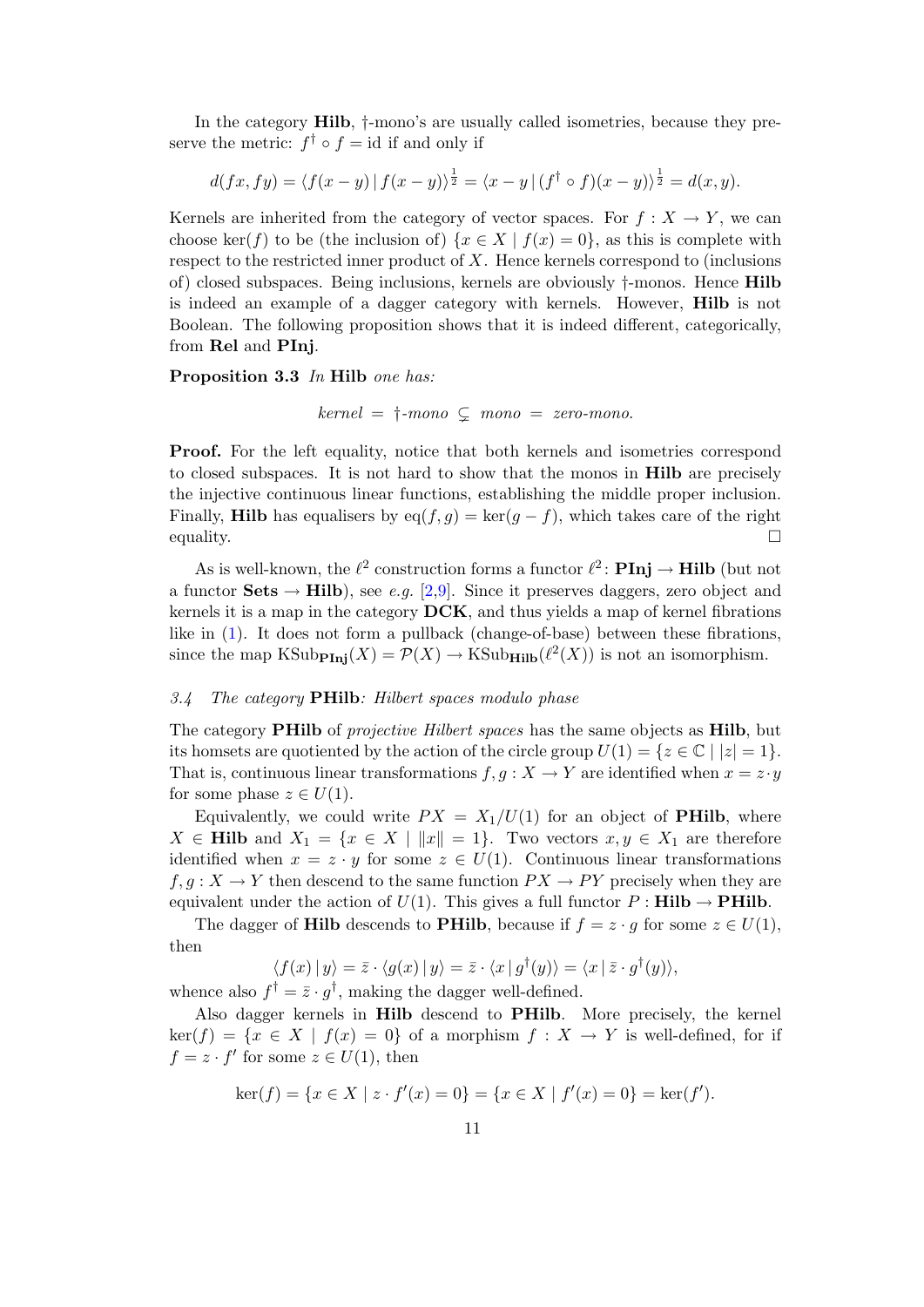## Proposition 3.4 In PHilb one has:

 $kernel = \dagger$ -mono  $\subsetneq$  mono = zero-mono.

**Proof.** It remains to be shown that every zero-mono is a mono. So let  $m: Y \to Z$ be a zero-mono, and  $f, g: X \to Y$  arbitrary morphisms in **PHilb**. More precisely, let m, f and g be morphisms in **Hilb** representing the equivalence classes  $[m], [f]$ and [g] that are morphisms in **PHilb**. Suppose that  $[m \circ f] = [m \circ g]$ . Then  $m \circ f \sim m \circ g$ , say  $m \circ f = z \cdot (m \circ g)$  for  $z \in U(1)$ . So  $m \circ (f - z \cdot g) = 0$ , and  $f - z \cdot g = 0$  since m is zero-mono. Then  $f = z \cdot g$  and hence  $f \sim g$ , *i.e.* [f] = [g]. Thus  $m$  is mono.

The full functor P : **Hilb**  $\rightarrow$  **PHilb** preserves daggers, the zero object and kernels. Hence it is a map in the category DCK. In fact it yields a pullback (change-of-base) between the corresponding kernel fibrations.



## <span id="page-11-0"></span>3.5 From Boolean algebras to dagger categories with kernels

The previous four examples were concrete categories. At the end we add a generic construction, which turns an arbitrary Boolean algebra into a (Boolean) dagger category with kernels.

To start, let B with  $(1, \wedge)$  be a meet semi-lattice. We can turn it into a category, for which we use the notation B. The objects of B are elements  $x \in B$ , and its morphisms  $x \to y$  are elements  $f \in B$  with  $f \leq x, y$ , *i.e.*  $f \leq x \land y$ . There is an identity  $x: x \to x$ , and composition of  $f: x \to y$  and  $g: y \to z$  is simply  $f \wedge g: x \to z$ . This  $\widehat{B}$  is a dagger category with  $f^{\dagger} = f$ . A map  $f: x \to y$  is a †-mono if  $f^{\dagger} \circ f = f \wedge f = x$ . Hence a †-mono is of the form  $x: x \to y$  where  $x \leq y$ .

It is not hard to see that the construction  $B \mapsto \widehat{B}$  is functorial: a morphism  $h: B \to C$  of meet semi-lattices yields a functor  $\hat{h}: \hat{B} \to \hat{C}$  by  $x \mapsto h(x)$ . It clearly preserves †.

**Proposition 3.5** If B is a Boolean algebra, then  $\widehat{B}$  is a Boolean dagger category with kernels. This yields a functor  $BA \rightarrow DCK$ .

**Proof.** The bottom element  $0 \in B$  yields a zero object  $0 \in \widehat{B}$ , and also a zero map 0:  $x \to y$ . For an arbitrary map  $f: x \to y$  there is a kernel ker $(f) = \neg f \wedge x$ , which is a †-mono ker $(f)$ : ker $(f) \to x$  in B. Clearly,  $f \circ \text{ker}(f) = f \land \neg f \land x = 0 \land x = 0$ . If also  $g: z \to x$  satisfies  $f \circ g = 0$ , then  $g \leq x, z$  and  $f \wedge g = 0$ . The latter yields  $g \leq \neg f$  and thus  $g \leq \neg f \wedge x = \ker(f)$ . Hence g forms the required mediating map  $g: z \to \text{ker}(f)$  with  $\text{ker}(f) \circ g = g$ .

Notice that each  $\dagger$ -mono  $m: m \to x$ , where  $m \leq x$ , is a kernel, namely of its cokernel  $\neg m \wedge x \colon x \to (\neg m \wedge x)$ . For two kernels  $m \colon m \to x$  and  $n \colon n \to x$ , where  $m, n \leq x$ , one has  $m \leq n$  as kernels iff  $m \leq n$  in B. Thus KSub $(x) = \downarrow x$ , which is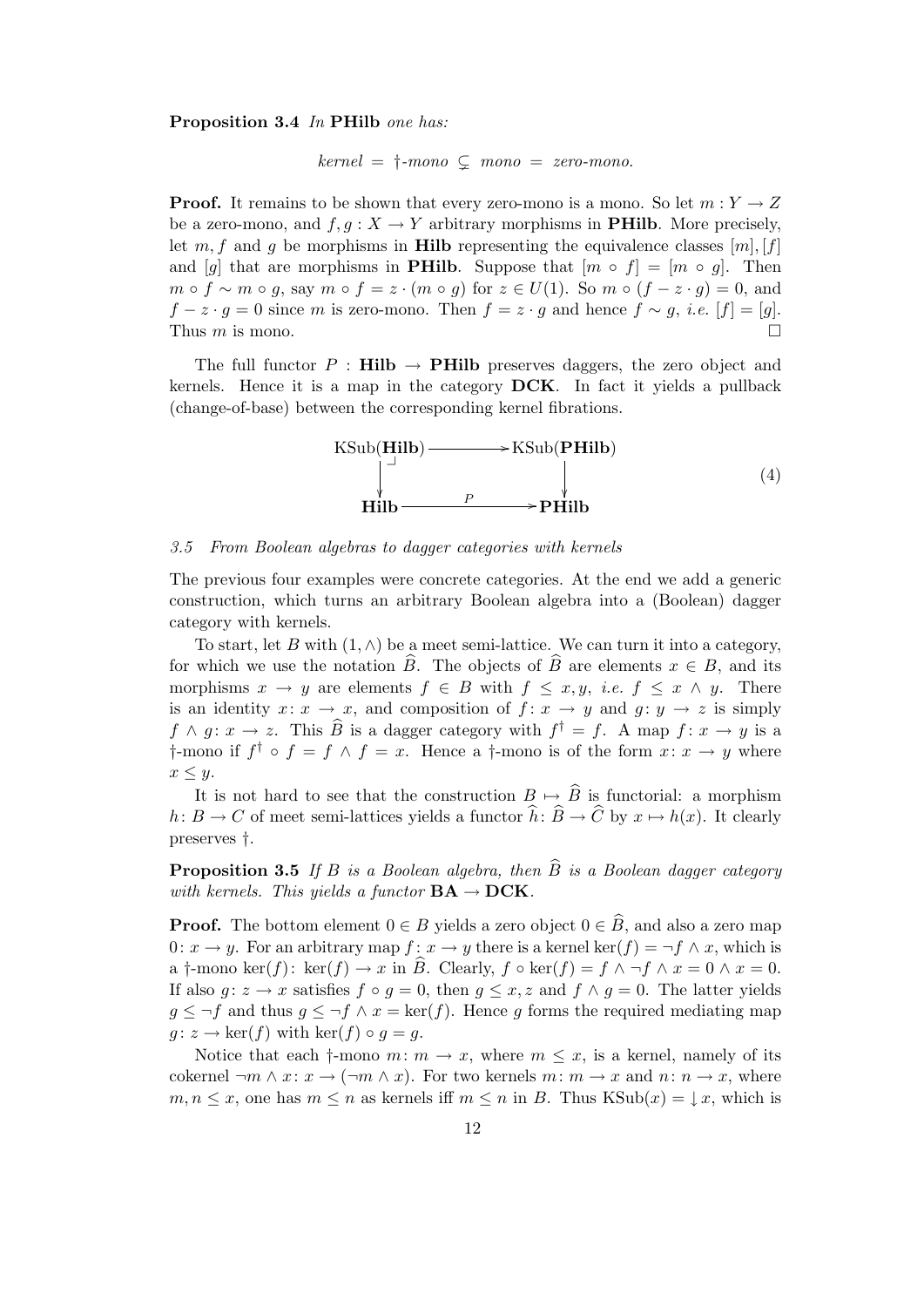again a Boolean algebra (with negation  $\neg_x m = \neg m \wedge x$ ). The intersection  $m \wedge n$ as subobjects is the meet  $m \wedge n$  in B. This allows us to show that  $\hat{B}$  is Boolean: if  $m \wedge n = 0$ , them  $m^{\dagger} \circ n = m \circ n = m \wedge n = 0$ .  $m \wedge n = 0$ , them  $m^{\dagger} \circ n = m \circ n = m \wedge n = 0$ .

It remains an open question whether a similar construction can be performed for orthomodular lattices (see [\[14\]](#page-23-7)), instead of Boolean algebras. The straightforward extension of the above construction does not work: in order to get kernels one needs to use the and-then connective  $(\&$ , see Proposition [6.1\)](#page-18-1) for composition; but  $\&$  is neither associative nor commutative, unless the lattice is Boolean [\[16\]](#page-23-8).

# <span id="page-12-0"></span>4 Factorisation

In this section we assume that  **is an arbitrary dagger category with kernels. We** will show that each map in  **can be factored as a zero-epi followed by a kernel,** in an essentially unique way. This factorisation leads to existential quantifiers ∃, as usual.

The "image" Im(f) of  $f: X \to Y$  is defined as Im(f) = ker(coker(f)) with kernel map (and hence  $\dagger$ -mono)  $i_f: \text{Im}(f) \rightarrow Y$  obtained as follows. First take the kernel:

<span id="page-12-1"></span>
$$
\ker(f^\dagger) \rightarrow{k} Y \xrightarrow{f^\dagger} X
$$

and define  $i_f$  as the kernel of  $k^{\dagger}$  as in:

$$
\operatorname{Im}(f) = \operatorname{ker}(k^{\dagger}) \triangleright \frac{i_{f}}{f} Y \xrightarrow{k^{\dagger}} \operatorname{ker}(f^{\dagger})
$$
\n
$$
\downarrow
$$
\n
$$
\downarrow
$$
\n
$$
\downarrow
$$
\n
$$
(5)
$$

The map  $e_f: X \to \text{Im}(f)$  is obtained from the universal property of kernels, since  $k^{\dagger} \circ f = (f^{\dagger} \circ k)^{\dagger} = 0^{\dagger} = 0$ . Since  $i_f$  is a  $\dagger$ -mono, this  $e_f$  is determined as  $e_f = id \circ e_f = (i_f)^\dagger \circ i_f \circ e_f = (i_f)^\dagger \circ f.$ 

The image of a map f is therefore defined as kernel  $\ker(\mathrm{coker}(f))$ . Conversely, every kernel  $m = \ker(f)$  arises as an image, since  $\ker(\text{coker}(m)) = m$  by Lemma [2.2.](#page-2-0)

The maps that arise as  $e_f$  in [\(5\)](#page-12-1) can be characterised.

<span id="page-12-2"></span>**Proposition 4.1** The maps in **D** that arise of the form  $e_f$ , as in diagram [\(5\)](#page-12-1), are precisely the zero-epis.

**Proof.** We first show that  $e_f$  is a zero-epi. Assume therefor a map h:  $\text{ker}(k^{\dagger}) \rightarrow Z$ satisfying  $h \circ e_f = 0$ . Recall  $e_f = (i_f)^\dagger \circ f$ , so that:

$$
f^{\dagger} \circ (i_f \circ h^{\dagger}) = (h \circ (i_f)^{\dagger} \circ f)^{\dagger} = (h \circ e_f)^{\dagger} = 0^{\dagger} = 0.
$$

This means that  $i_f \circ h^{\dagger}$  factors through the kernel of  $f^{\dagger}$ , say via  $a: Z \to \text{ker}(f^{\dagger})$ with  $k \circ a = i_f \circ h^{\dagger}$ . Since k is a †-mono we now get:

$$
a = k^{\dagger} \circ k \circ a = k^{\dagger} \circ i_{f} \circ h^{\dagger} = 0 \circ h^{\dagger} = 0.
$$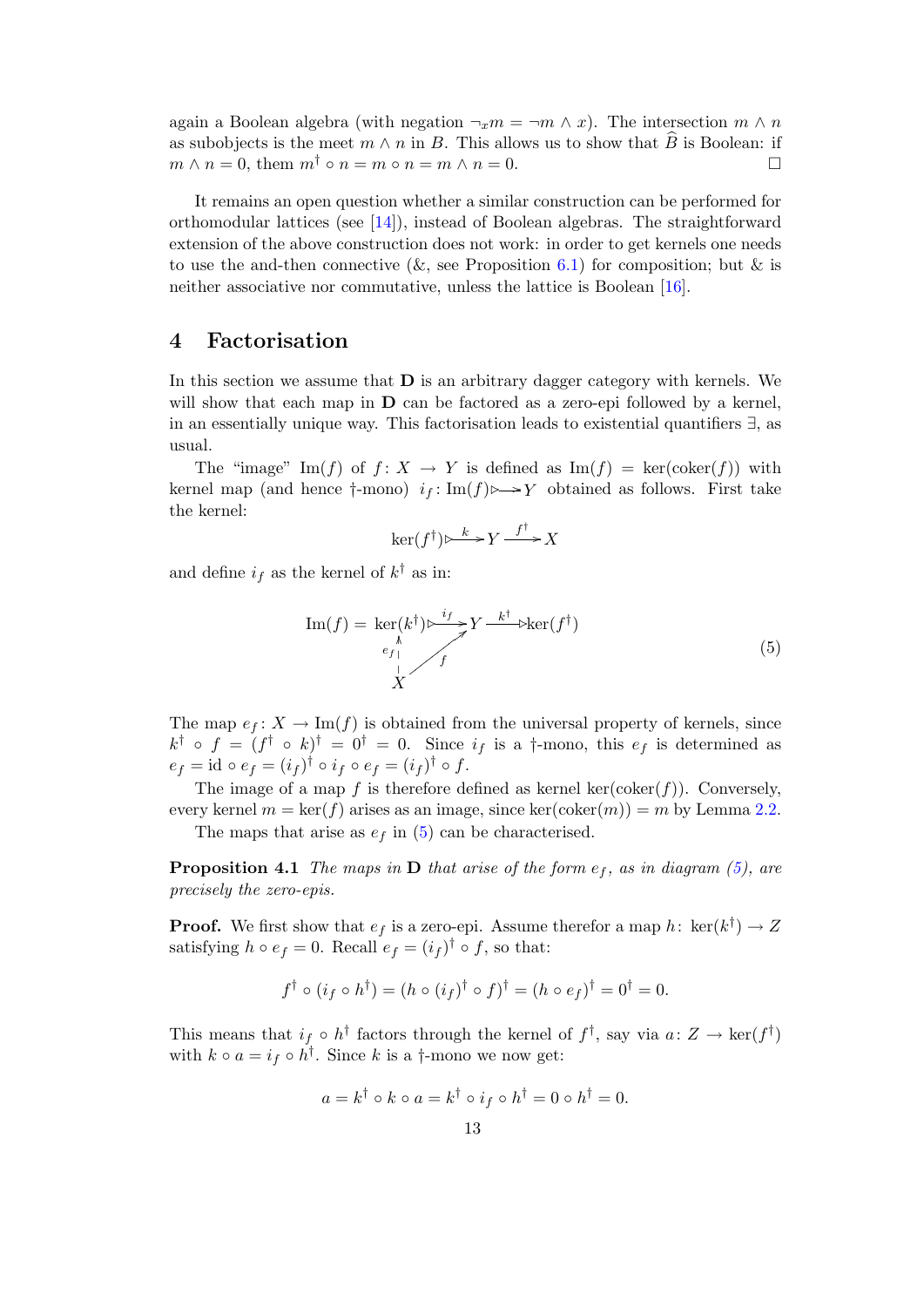But then  $i_f \circ h^{\dagger} = k \circ a = k \circ 0 = 0 = i_f \circ 0$ , so that  $h^{\dagger} = 0$ , because  $i_f$  is mono, and  $h = 0$ , as required.

Conversely, assume  $g: X \to Y$  is a zero-epi, so that coker $(g) = 0$  by Lemma [2.8.](#page-6-1) Trivially,  $i_g = \ker(\text{coker}(g)) = \ker(X \to 0) = id_X$ , so that  $e_g = g$ .

The factorisation  $f = i_f \circ e_f$  from [\(5\)](#page-12-1) describes each map as a zero-epi followed by a kernel. In fact, these zero-epis and kernels also satisfy what is usually called the "diagonal fill-in" property.

Lemma 4.2 In any commuting square of shape



making both triangles commute.

As a result, the factorisation  $(5)$  is unique up to isomorphism. Indeed, kernels and zero-epis form a factorisation system (see [\[3\]](#page-22-9)).

**Proof.** Assume the zero-epi  $e: E \to Y$  and kernel  $m = \text{ker}(h): M \to X$  satisfy  $m \circ f = g \circ e$ , as below,



Then:  $h \circ q \circ e = h \circ m \circ f = 0 \circ f = 0$  and  $h \circ q = 0$  because e is zero-epi. This yields the required diagonal d:  $Y \to M$  with  $m \circ d = q$  because m is the kernel of h. Using that m is monic we get  $d \circ e = f$ .

Factorisation standardly gives a left adjoint to inverse image (pullback), corresponding to existential quantification in logic. In this self-dual situation there are alternative descriptions.

<span id="page-13-0"></span>**Proposition 4.3** For  $f: X \to Y$ , the pullback functor  $f^{-1}: KSub(Y) \to KSub(X)$ from Lemma [2.3](#page-3-0) has a left adjoint  $\exists_f$  given as image:

$$
\left(M \triangleright \stackrel{m}{\longrightarrow} X\right) \ \longmapsto \ \left(\operatorname{Im}(f \circ m) \stackrel{\exists_f(m)=i_{f \circ m}}{\longrightarrow} Y\right)
$$

Alternatively,  $\exists f(m) = ((f^{\dagger})^{-1}(m^{\perp}))^{\perp}$ .

**Proof.** It is standard/straightforward that  $m \leq f^{-1}(n)$  iff there is a  $\varphi \colon M \to N$ with  $n \circ \varphi = f \circ m$  iff  $\exists f(m) \leq n$ . For the alternative description:

$$
((f^{\dagger})^{-1}(m^{\perp}))^{\perp} \leq n \iff n^{\perp} \leq (f^{\dagger})^{-1}(m^{\perp})
$$
  
\n
$$
\iff \text{there is a } \psi \colon N^{\perp} \to M^{\perp} \text{ with } m^{\perp} \circ \psi = f^{\dagger} \circ n^{\perp}
$$
  
\n
$$
\iff \text{there is a } \varphi \colon M \to N \text{ with } n \circ \psi = f \circ m
$$
  
\n
$$
\iff m \leq f^{-1}(n).
$$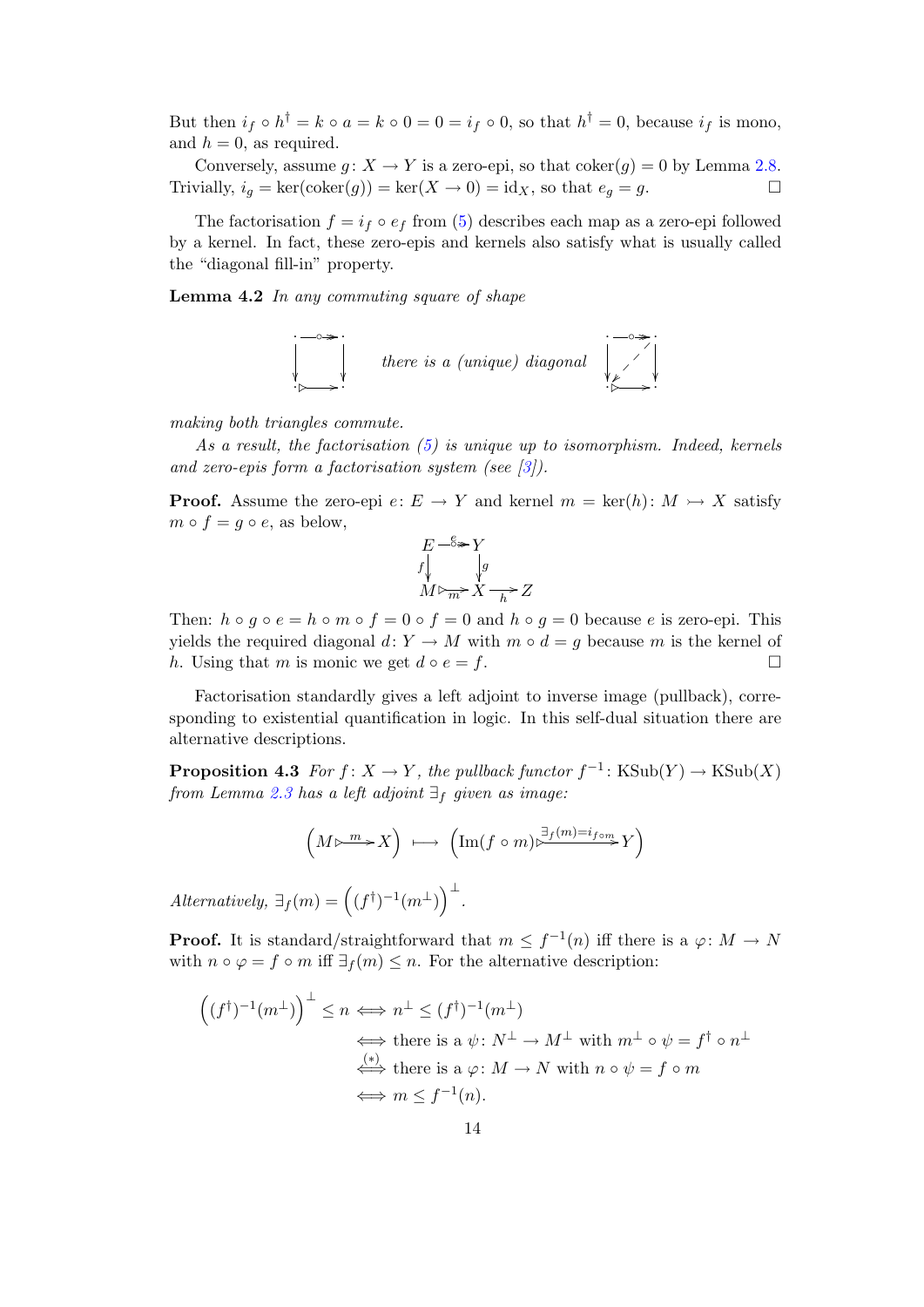For the direction  $(\Rightarrow)$  of the marked equivalence, recall that  $n = \text{ker}(\text{coker}(n))$ , so we show:  $\operatorname{coker}(n)$   $\circ$   $f$   $\circ$   $m$   $=$   $(f^{\dagger}$   $\circ$   $n^{\perp})^{\dagger}$   $\circ$   $m$   $=$   $(m^{\perp}$   $\circ$   $\psi)^{\dagger}$   $\circ$   $m$   $=$   $\psi^{\dagger}$   $\circ$ coker $(m) \circ m = \psi^{\dagger} \circ 0 = 0$ . The reverse direction works similarly: given  $\varphi$  one  ${\rm gets:}\,\; m^{\dag} \mathrel{\circ} f^{\dag} \mathrel{\circ} n^{\bot} = (f \mathrel{\circ} m)^{\dag} \mathrel{\circ} n^{\bot} = (n \mathrel{\circ} \varphi)^{\dag} \mathrel{\circ} n^{\bot} = \varphi^{\dag} \mathrel{\circ} n^{\bot} = \varphi^{\dag} \mathrel{\circ} 0 = 0.$  $\Box$ 

This adjunction  $\exists_f \dashv f^{-1}$  makes the kernel fibration  $\begin{pmatrix} KSub(D) \\ D \end{pmatrix}$  an opfibration, and thus a bifibration, see [\[13\]](#page-23-6).

Recall the *Beck-Chevalley condition*: if the left square below is a pullback, then the right one must commute.

<span id="page-14-0"></span>
$$
\begin{array}{ccc}\nP \xrightarrow{q} & Y \\
\downarrow^{p} & \downarrow^{g} \\
X \xrightarrow{f} Z & \n\end{array}\n\qquad\n\begin{array}{ccc}\n\text{KSub}(P) \xleftarrow{q^{-1}} \text{KSub}(Y) \\
\downarrow^{g} & \downarrow^{g} \\
\downarrow^{g} & \downarrow^{g} \\
\text{KSub}(X) \xleftarrow{f^{-1}} \text{KSub}(Z)\n\end{array}\n\qquad\n\begin{array}{ccc}\n\text{(BC)} \\
\downarrow^{g} & \downarrow^{g} \\
\end{array}
$$

This condition ensures that ∃ commutes with substitution. Beck-Chevalley holds for the pullbacks from Lemma [2.3](#page-3-0) that are known to exist. In the notation from Lemma [2.3,](#page-3-0) for kernels  $k: K \rightarrow Y$  and  $g: Y \rightarrow Z$ ,

$$
f^{-1}(\exists g(k)) = f^{-1}(g \circ k)
$$
 because both  $g, k$  are kernes  
=  $q^{-1}(k) \circ p$  by composition of pullbacks  
=  $\exists_p(q^{-1}(k))$ .

In Hilb all pullbacks exist and Beck-Chevalley holds for all of them by [\[4,](#page-22-10) II, Proposition 1.7.6] using Hilb's biproducts and equalisers.

The final result in this section brings more clarity; it underlies the relations between the various maps in the propositions in the previous section.

**Lemma 4.4** If zero-epis are (ordinary) epis, then  $\dagger$ -monos are kernels.

Recall that Lemma [2.9](#page-6-2) tells that zero-epis are epis in the presence of equalisers.

**Proof.** Suppose  $m: M \rightarrow X$  is a †-mono, with factorisation  $m = i \circ e$  as in [\(5\)](#page-12-1), where  $i$  is a kernel and a  $\dagger$ -mono, and  $e$  is a zero-epi and hence an epi by assumption. We are done if we can show that e is an isomorphism. Since  $m = i \circ e$  and i is †-monic we get  $i^{\dagger} \circ m = i^{\dagger} \circ i \circ e = e$ . Hence  $e^{\dagger} \circ e = (i^{\dagger} \circ m)^{\dagger} \circ e = m^{\dagger} \circ i \circ e =$  $m^{\dagger} \circ m = \text{id}$  because m is  $\dagger$ -mono. But then also  $e \circ e^{\dagger} = \text{id}$  because e is epi and  $e \circ e^{\dagger} \circ e = e.$ 

**Example 4.5** In the category **Rel** the image of a morphism  $(X \stackrel{r_1}{\leftarrow} R \stackrel{r_2}{\rightarrow} Y)$  is the relation  $i_R = (Y' \stackrel{=}{\leftarrow} Y' \rightarrowtail Y)$  where  $Y' = \{y \in Y \mid \exists_x. R(x, y)\}\$ is the image of the second leg  $r_2$  in **Sets**. The associated zero-epi is  $e_R = (X \stackrel{r_1}{\leftarrow} R \stackrel{r_2}{\rightarrow} Y')$ . Existential quantification  $\exists_R(M)$  from Proposition [4.3](#page-13-0) corresponds to the modal diamond operator (for the reversed relation  $R^{\dagger}$ ):

$$
\exists_R(M) = \{ y \in Y \mid \exists_{x \in M} . R(x, y) \} = \Diamond_{R^{\dagger}}(M) = \neg \Box_{R^{\dagger}}(\neg M).
$$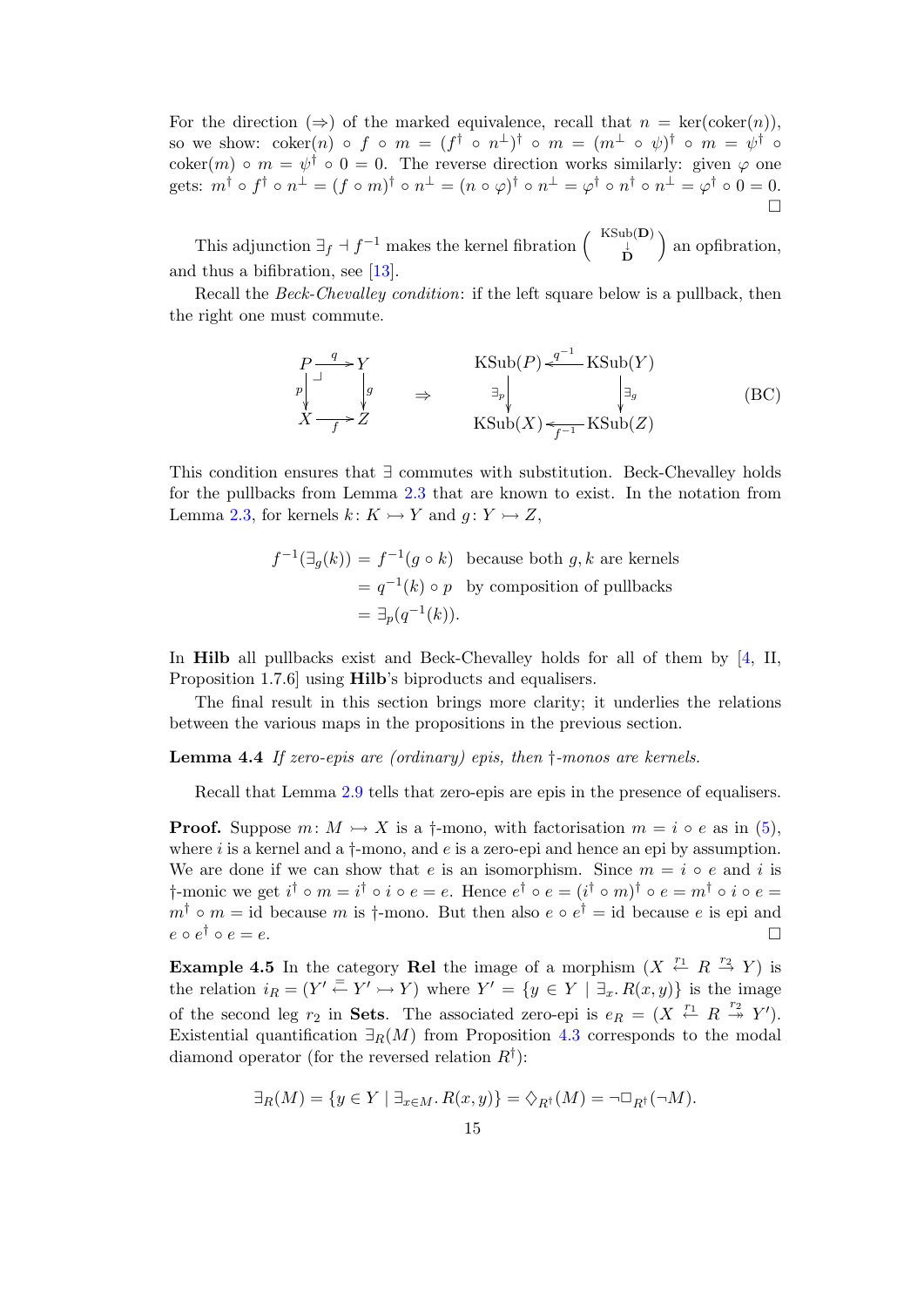It is worth mentioning that the "graph" map of fibrations [\(3\)](#page-8-0) between sets and relations is also a map of opfibrations: for a function  $f: X \to Y$  and a predicate  $M \subseteq X$  one has:

$$
\exists g(f)(M) = \{y \mid \exists_x. \mathcal{G}(f)(x, y) \land M(x)\}
$$

$$
= \{y \mid \exists_x. f(x) = y \land M(x)\}
$$

$$
= \{f(x) \mid M(x)\}
$$

$$
= \exists_f(M),
$$

where  $\exists_f$  in the last line is the left adjoint to pullback  $f^{-1}$  in the category **Sets**.

In **PInj** the image of a map  $f = (X \stackrel{f_1}{\leftarrow} F \stackrel{f_2}{\rightarrowtail} Y)$  is given as  $i_f = (F \stackrel{\text{id}}{\leftarrow} F \stackrel{f_2}{\rightarrowtail} Y)$ . The associated map  $e_f$  is  $(X \stackrel{f_1}{\leftarrow} F \stackrel{\text{id}}{\rightarrow} F)$ , so that indeed  $f = i_f \circ e_f$ . Notice that this  $e_f$  is a †-epi in **PInj**.

In **Hilb**, the image of a map  $f : X \to Y$  is (the inclusion of) the closure of the set-theoretic image  $\{y \in Y \mid \exists_{x \in X} y = f(x)\}\$ . This descends to **PHilb**: the image of a morphism is the equivalence class represented by the inclusion of the closure of the set-theoretic image of a representative.

The functor  $\ell^2$ : **PInj**  $\rightarrow$  **Hilb** is a map of opfibrations: for a partial injection  $f = (X \stackrel{f_1}{\leftarrow} F \stackrel{f_2}{\rightarrow} Y)$  and a kernel  $m : M \rightarrowtail X$  in **PInj** one has:

$$
\exists_{\ell^2(f)} (\ell^2(m)) = \text{Im}_{\mathbf{Hilb}} (\ell^2(f \circ m))
$$
\n
$$
= \text{Im}_{\mathbf{Hilb}} (\lambda \varphi : \ell^2(M). \lambda y : Y. \sum_{x \in (f \circ m)^{-1}(y)} \varphi(x)))
$$
\n
$$
\cong \overline{\{\varphi \in \ell^2(X) \mid \text{supp}(\varphi) \subseteq F \cap M\}}
$$
\n
$$
= \{\varphi \in \ell^2(X) \mid \text{supp}(\varphi) \subseteq F \cap M\}
$$
\n
$$
\cong \ell^2(f_2 \circ f_1^{-1}(m))
$$
\n
$$
= \ell^2(\exists_f(m)).
$$

Also the full functor  $P: \textbf{Hilb} \to \textbf{PHilb}$  is a map of opfibrations: for  $f: X \to Y$ and a kernel  $m : M \rightarrow X$  in **Hilb** one has:

$$
\exists_{Pf}(Pm) = \underline{\text{Im}_{\text{PHilb}}}(P(f \circ m))
$$

$$
= \overline{\{f(x) \mid x \in M\}}
$$

$$
= P(\overline{\{f(x) \mid x \in M\}})
$$

$$
= P(\underline{\text{Im}_{\text{Hilb}}}(f \circ m))
$$

$$
= P(\exists_{f}(m)).
$$

In the category  $\widehat{B}$  obtained from a Boolean algebra the factorisation of  $f: x \to y$ is the composite  $x \stackrel{f}{\longrightarrow} f \stackrel{f}{\longrightarrow} y$ . In particular, for  $m \leq x$ , considered as kernel  $m : m \to y$ x one has  $\exists_f(m) = (m \wedge f : (m \wedge f) \rightarrow x).$ 

**Example 4.6** In [\[19\]](#page-23-9) the domain  $Dom(f)$  of a map  $f: X \to Y$  is the negation of its kernel, so  $Dom(f) = ker(f)^{\perp}$ , and hence a kernel itself. It can be described as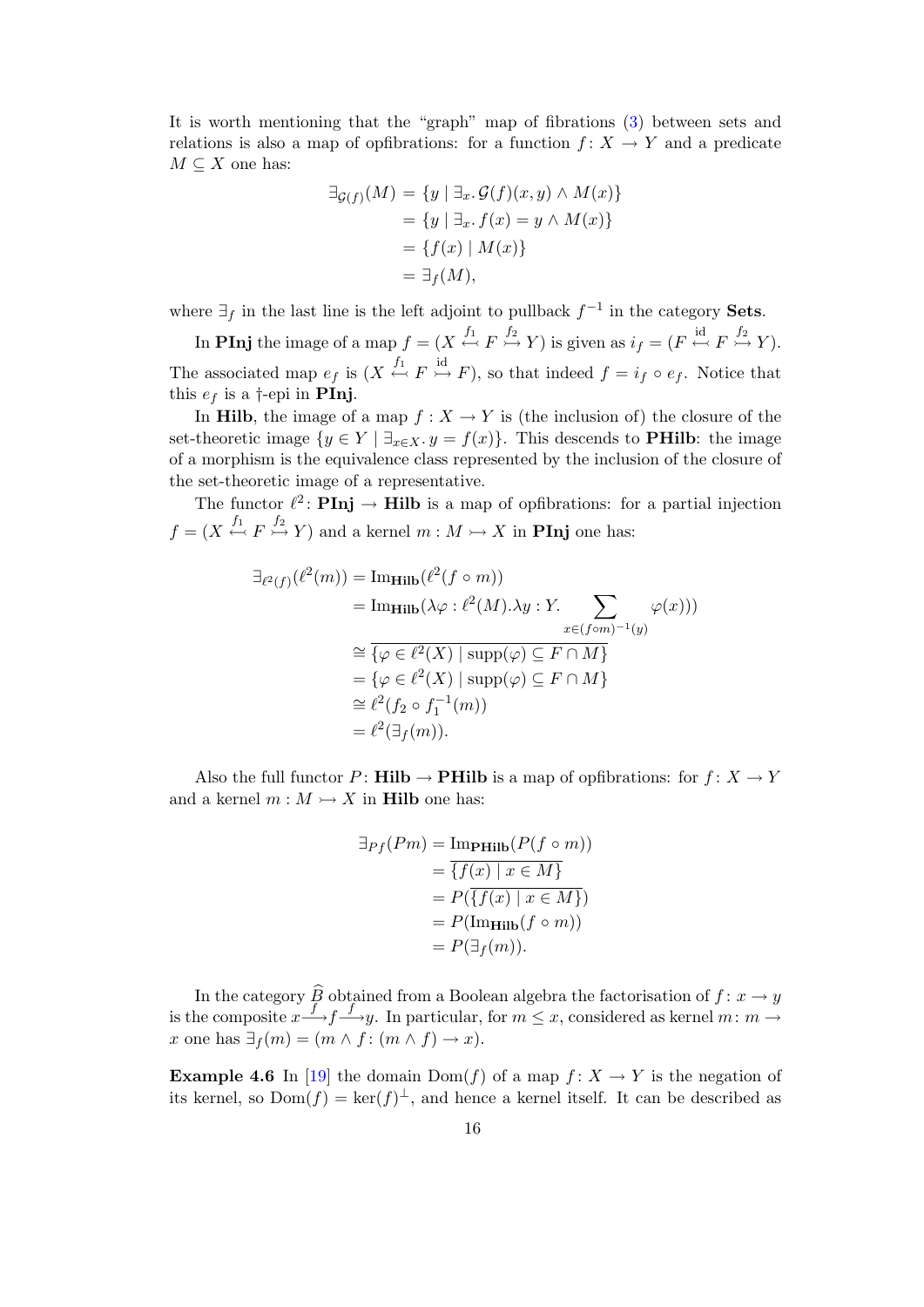an image, namely of  $f^{\dagger}$ , since:

$$
Dom(f) = \ker(f)^{\perp} = \ker(\ker(f)^{\dagger}) = \ker(\operatorname{coker}(f^{\dagger})) = i_{f^{\dagger}}.
$$

It is shown in [\[19\]](#page-23-9) that the composition  $f \circ Dom(f)$  is zero-monic—or "total", as it is called there. This also holds in the present setting, since:

$$
f \circ \text{Dom}(f) = f^{\dagger \dagger} \circ i_{f^{\dagger}} = (i_{f^{\dagger}} \circ e_{f^{\dagger}})^{\dagger} \circ i_{f^{\dagger}} = (e_{f^{\dagger}})^{\dagger} \circ (i_{f^{\dagger}})^{\dagger} \circ i_{f^{\dagger}} = (e_{f^{\dagger}})^{\dagger}.
$$

This  $e_{f^{\dagger}}$  is zero-epic, by Proposition [4.1,](#page-12-2) so that  $(e_{f^{\dagger}})^{\dagger}$  is indeed zero-monic.

There is one further property that is worth making explicit, if only in examples. In the kernel fibration over Rel one finds the following correspondences.

$$
\mathrm{KSub}(X) \cong \mathcal{P}(X) \cong \mathbf{Sets}(X,2) \cong \mathbf{Sets}(X,\mathcal{P}(1)) \cong \mathbf{Rel}(X,1).
$$

This suggests that one has "kernel classifiers", comparable to "subobject classifiers" in a topos—or more abstractly, "generic objects", see [\[13\]](#page-23-6). But the naturality that one has in toposes via pullback functors  $f^{-1}$  exists here via their left adjoints  $\exists f$ . Indeed, there are natural "characteristic" isomorphisms:

$$
\begin{aligned} \text{KSub}(X) &= \mathcal{P}(X) \xrightarrow{\text{char}} \mathbf{Rel}(1, X) \\ (M \subseteq X) & \xrightarrow{\text{char}} \{(*, x) \mid x \in M\}. \end{aligned}
$$

Then, for  $S: X \to Y$  in Rel,

$$
S \circ \text{char}(M) = \{(*, y) \mid \exists_x \text{ char}(M)(*, x) \land S(x, y) \}
$$
  
= \{(\*, y) \mid \exists\_x \space M(x) \land S(x, y) \}  
= \{(\*, y) \mid \exists\_S(M)(y) \}  
= \text{char}(\exists\_S(M)).

Hence one could say that Rel has a kernel "op-classifier".

The same thing happens in the dagger categories  $\widehat{B}$  from Subsection [3.5.](#page-11-0) There one has, for  $x \in B$ ,

$$
KSub(x) = \downarrow x \xrightarrow{\text{char}} \hat{B}(1, x)
$$

$$
(m \le x) \longmapsto (m: 1 \to x)
$$

As before,  $f \circ char(m) = f \wedge m = \exists_f(m) = char(\exists_f(m))$ .

# <span id="page-16-0"></span>5 Images and coimages

We continue to work in an arbitrary dagger category  **with kernels. In the previous** section we have seen how each map  $f: X \to Y$  in **D** can be factored as  $f = i_f \circ e_f$ where the image  $i_f = \ker(\text{coker}(f))$ : Im $(f) \rightarrow Y$  is a kernel and  $e_f$  is a zeroepi. We can apply this same factorisation to the dual  $f^{\dagger}$ . The dual of its image,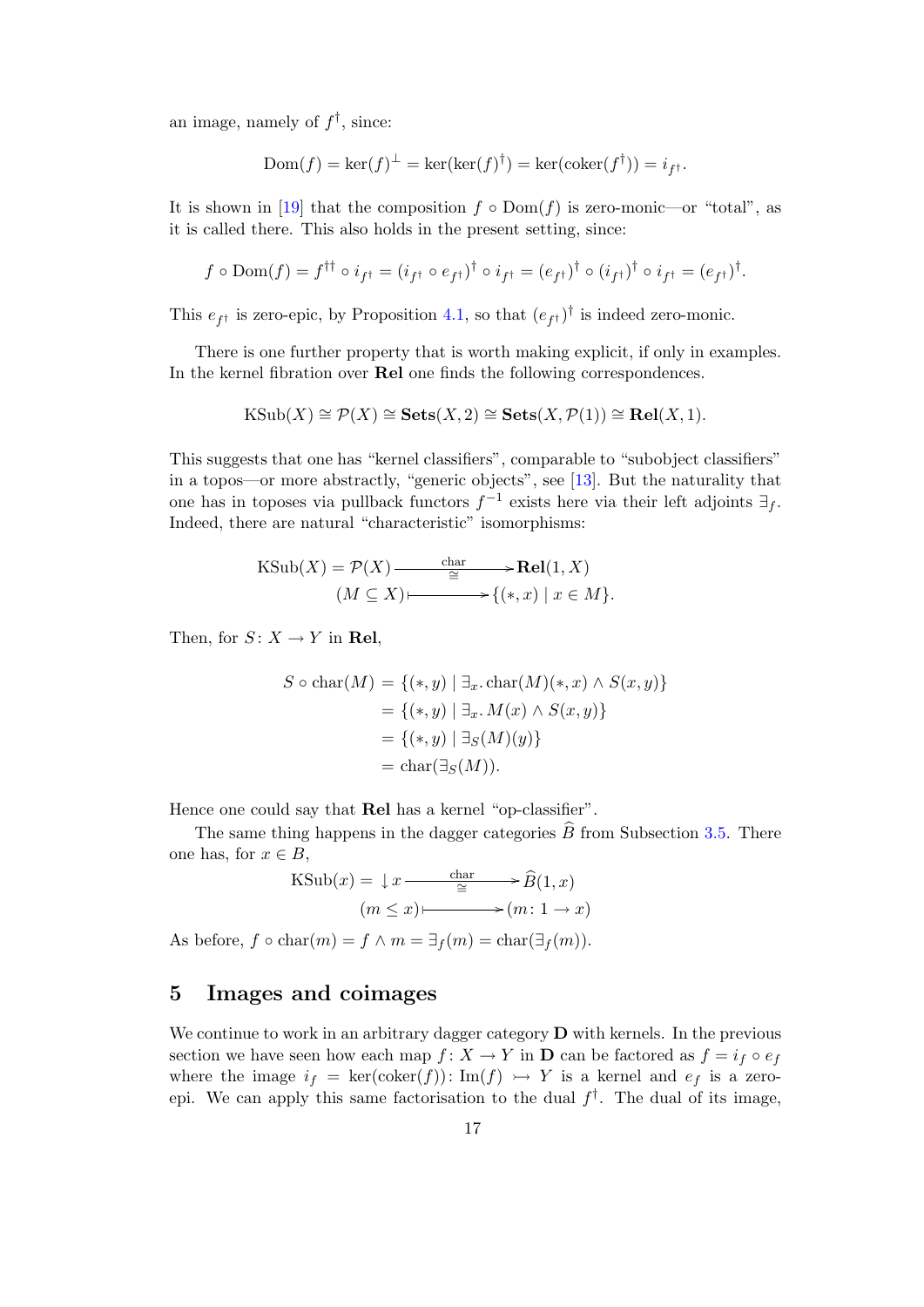$(i_{f^{\dagger}})^{\dagger} = \text{coker}(\text{ker}(f)) : X \twoheadrightarrow \text{Im}(f^{\dagger}),$  is commonly called the coimage of f. It is a cokernel and †-epi by construction. Thus we have:



By combining these factorisations we get two mediating maps  $m$  by diagonal fill-in, as in:



We claim that  $(m_f)^\dagger = m_{f^\dagger}$ . This follows easily from the fact that  $(i_{f^\dagger})^\dagger$  is epi:

$$
(m_{f^{\dagger}})^{\dagger} \circ (i_{f^{\dagger}})^{\dagger} = (i_{f^{\dagger}} \circ m_{f^{\dagger}})^{\dagger} = (e_{f})^{\dagger \dagger} = e_{f} = m_{f} \circ (i_{f^{\dagger}})^{\dagger}.
$$

Moreover,  $m_f$  is both a zero-epi and a zero-mono.

As a result we can factorise each map  $f: X \to Y$  in **D** as:

$$
X \frac{(i_{f^{\dagger}})^{\dagger}}{\text{coimage}} \rightarrow \text{Im}(f^{\dagger}) \rightarrow \text{Im}(f) \rightarrow \text{Im}(f) \rightarrow \text{Im}(f) \rightarrow Y. \tag{6}
$$
  
zero-epi  
zero-mono

This coimage may also be reversed, so that a map in D can also be understood as a pair of kernels with a zero-mono/epi between them, as in:

$$
X \xleftarrow{i_{f}t} \text{Im}(f^{\dagger}) \longrightarrow \text{Im}(f) \xrightarrow{i_{f}} Y
$$

The two outer kernel maps perform some "bookkeeping" to adjust the types; the real action takes place in the middle, see the examples below. The category PInj consists, in a sense, of only these bookkeeping maps, without any action. This will be described more systematically in Definition [6.4.](#page-20-0)

Example 5.1 We briefly describe the factorisation [\(6\)](#page-14-0) in Rel, PInj and Hilb, using diagrammatic order for convenience (with notation  $f; g = g \circ f$ ).

For a map  $(X \stackrel{r_1}{\leftarrow} R \stackrel{r_2}{\rightarrow} Y)$  in **Rel** we take the images  $X' \rightarrowtail X$  of  $r_1$  and  $Y' \rightarrowtail Y$ of  $r_2$  in:

$$
\begin{pmatrix} r_1 \cancel{K}^{R} r_2 \\ X \end{pmatrix} = \begin{pmatrix} X' \\ X \end{pmatrix}; \begin{pmatrix} r_1 \cancel{K}^{R} r_2 \\ X' \end{pmatrix}; \begin{pmatrix} Y' \\ Y' \end{pmatrix}
$$

In **PInj** the situation is simpler, because the middle part  $m$  in  $(6)$  is the identity,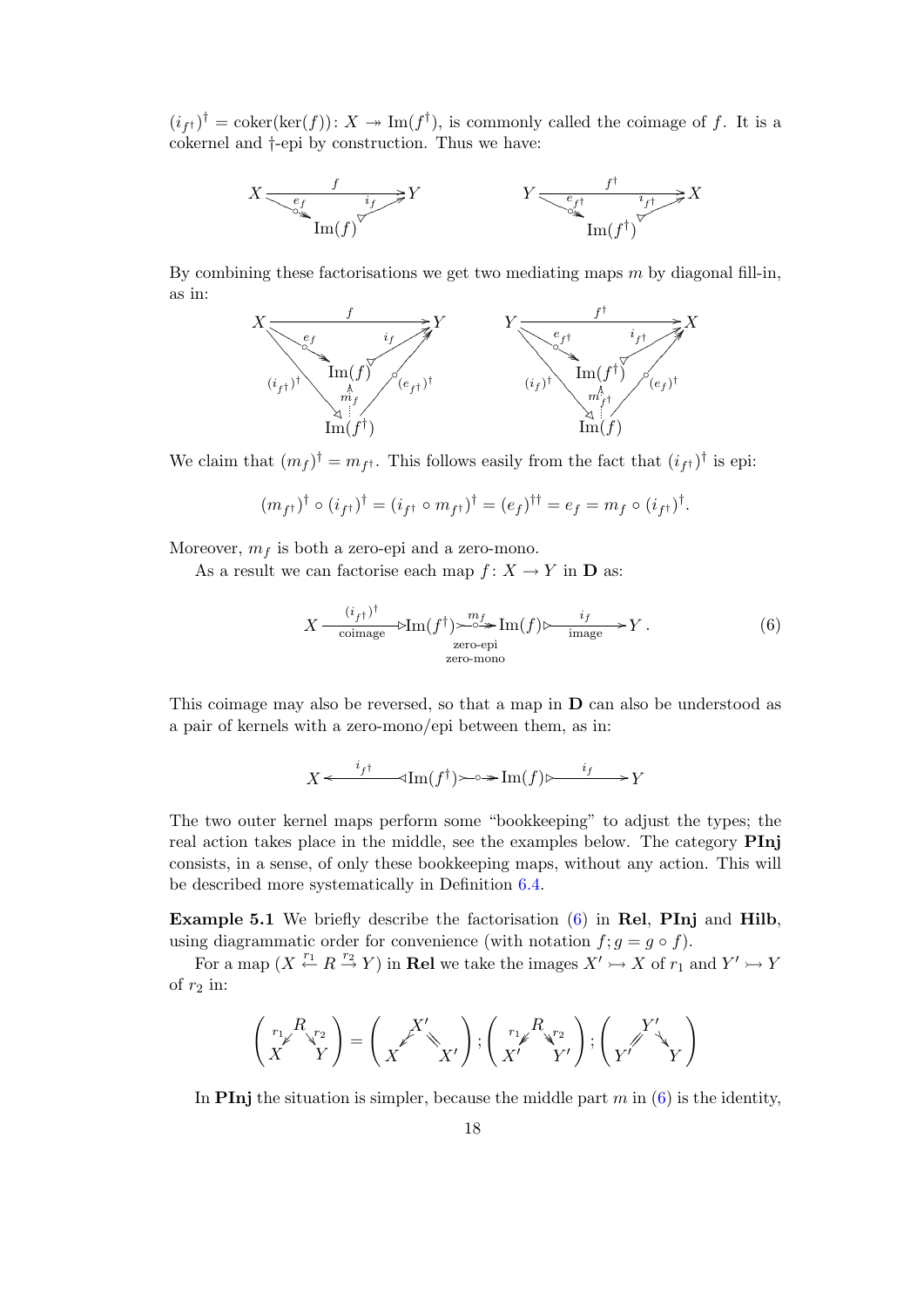$$
\begin{pmatrix} f_1 \cancel{F} \chi f_2 \\ X \end{pmatrix} = \begin{pmatrix} f_1 \cancel{F} \\ X \end{pmatrix}; \begin{pmatrix} F \\ F \end{pmatrix}; \begin{pmatrix} F \\ Y \end{pmatrix}.
$$

In Hilb, a morphism  $f: X \to Y$  factors as  $f = i \circ m \circ e$ . The third part  $i: I \to Y$  is given by  $i(y) = y$ , where I is the closure  $\overline{\{f(x) : x \in X\}}$ . The first part  $e: X \to E$  is given by orthogonal projection on the closure  $E = \{f^{\dagger}(y) : y \in Y\}$ ; explicitly,  $e(x)$  is the unique x' such that  $x = x' + x''$  with  $x' \in E$  and  $\langle x'' | z \rangle = 0$ for all  $z \in E$ . Using the fact that the adjoint  $e^{\dagger} : E \to X$  is given by  $e^{\dagger}(x) = x$ , we deduce that the middle part  $m : E \to I$  is determined by  $m(x) = (i \circ m)(x) = (f \circ$  $e^{\dagger}$  $(x) = f(x)$ . Explicitly,

$$
\left(X \xrightarrow{f} Y\right) = \left(X \xrightarrow{e} E\right); \left(E \xrightarrow{m} I\right); \left(I \xrightarrow{i} Y\right).
$$

# <span id="page-18-0"></span>6 Categorical logic

In this final section we further investigate the logic of dagger categories with kernels. We shall first see how the so-called Sasaki hook [\[14\]](#page-23-7) arises naturally in this setting, and then investigate Booleanness.

For a kernel  $m: M \rightarrow X$  we shall write  $P(m) = m \circ m^{\dagger}: X \rightarrow X$ . This  $P(m)$  is easily seen to be a self-adjoint idempotent<sup>[2](#page-18-2)</sup>: one has  $P(m)^{\dagger} = P(m)$ and  $P(m) \circ P(m) = P(m)$ . The endomap  $P(m): X \to X$  associated with a kernel/predicate m on X maps everything in X that is in m to itself, and what is perpendicular to m to 0, as expressed by the equations  $P(m) \circ m = m$  and  $P(m) \circ m^{\perp} = 0$ . Of interest is the following result. It makes the dynamical aspects of quantum logic described in [\[7\]](#page-22-11) explicit.

<span id="page-18-1"></span>**Proposition 6.1** For kernels  $m: M \rightarrow X$ ,  $n: N \rightarrow X$  the pullback  $P(m)^{-1}(n)$  is the Sasaki hook, written here as ⊃:

$$
m \supset n \stackrel{\text{def}}{=} P(m)^{-1}(n) = m^{\perp} \vee (m \wedge n).
$$

The associated left adjoint  $\exists_{P(m)} \dashv P(m)^{-1}$  yields the "and then" operator:

$$
k \& m \stackrel{def}{=} \exists_{P(m)}(k) = m \wedge (m^{\perp} \vee k),
$$

so that the "Sasaki adjunction" holds by construction:

$$
k \& m \le n \Longleftrightarrow k \le m \supset n.
$$

Quantum logic based on this "and-then" & connective is developed in [\[16\]](#page-23-8), see also  $[21,22]$  $[21,22]$ . This & connective is in general non-commutative and non-associative  $^3$  $^3$ . Some basic properties are:  $m \& m = m, 1 \& m = m \& 1 = m, 0 \& m = m \& 0 = 0$ ,

in:

<span id="page-18-2"></span><sup>&</sup>lt;sup>2</sup> Sometimes these self-adjoint idempotents are called projections, but we shall use "projection" slightly differently, see [\[10\]](#page-22-6), namely with additional requirement that it is less than or equal to the identity, for a suitably defined order on homsets.

<span id="page-18-3"></span> $3$  The "and-then" connective  $\&$  should not be confused with the multiplication of a quantale [\[23\]](#page-23-12), since the latter is always associative.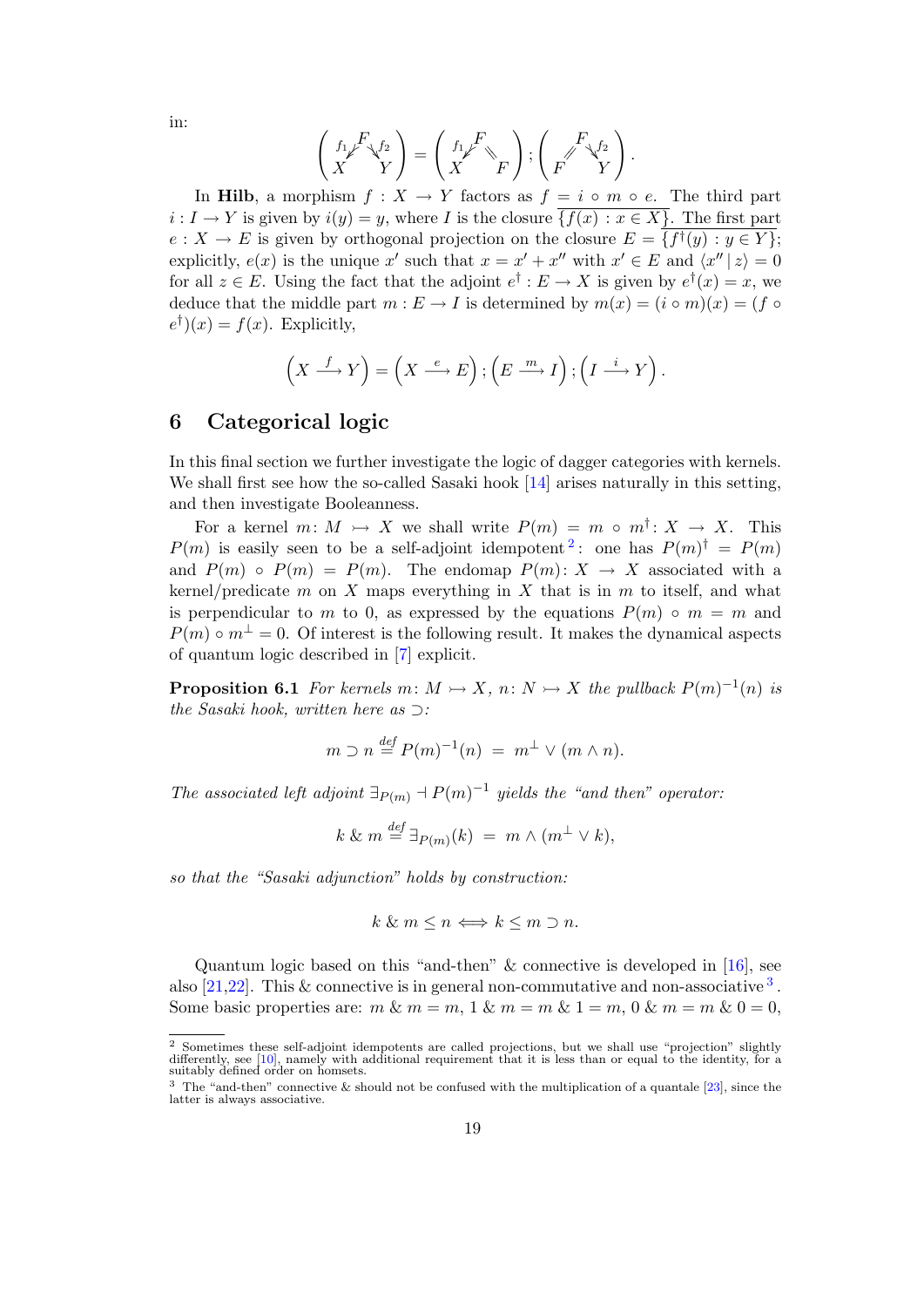and both k &  $m \leq n$ ,  $k^{\perp}$  &  $m \leq n$  imply  $m \leq n$  (which easily follows from the Sasaki adjunction).

Proof. Consider the following pullbacks.

$$
\begin{array}{ccc}\nP\xrightarrow{q} & N & Q\xrightarrow{s} & P\xrightarrow{1} \\
p\xrightarrow{1} & \gamma & r\xrightarrow{1} & \gamma \\
M \triangleright \frac{m}{X} & X & M \triangleright \frac{m}{X} & X\n\end{array}
$$

Then:

$$
m^{\perp} \vee (m \wedge n) = (m \wedge (m \wedge n)^{\perp})^{\perp}
$$
  
\n
$$
= \ker ((m \wedge (m \wedge n)^{\perp})^{\dagger})
$$
  
\n
$$
= \ker (r^{\dagger} \circ m^{\dagger})
$$
  
\n
$$
= \ker (\ker(\operatorname{coker}((m \wedge n)^{\perp}) \circ m)^{\dagger} \circ m^{\dagger})
$$
  
\nby definition of *r* as pullback, see Lemma 2.3  
\n
$$
= \ker (\ker(\operatorname{coker}(\ker(p^{\dagger} \circ m^{\dagger})) \circ m)^{\dagger} \circ m^{\dagger})
$$
  
\n
$$
= \ker (\ker(p^{\dagger} \circ m^{\dagger} \circ m)^{\dagger} \circ m^{\dagger})
$$
  
\nbecause  $p^{\dagger} \circ m^{\dagger}$  is a cokernel, see Lemma 2.5  
\n
$$
= \ker(\operatorname{coker}(p) \circ m^{\dagger})
$$
  
\n
$$
= (m^{\dagger})^{-1}(p)
$$
  
\n
$$
= (m^{\dagger})^{-1}(m^{-1}(n))
$$
  
\n
$$
= P(m)^{-1}(n).
$$

We now turn to Booleanness. As we have seen, the categories Rel, PInj and  $B$  (for a Boolean algebra B) are Boolean, but **Hilb** and **PHilb** are not. We start with a result that justifies the name "Boolean".

<span id="page-19-0"></span>Theorem 6.2 A dagger category with kernels is Boolean if and only if each poset  $KSub(X)$  is a Boolean algebra.

**Proof.** We already know that each poset  $\text{KSub}(X)$  is an orthomodular lattice, with bottom 0, top 1, negation  $(-)$ <sup>⊥</sup> (by Lemma [2.2\)](#page-2-0), intersections  $\wedge$  (by Lemma [2.5\)](#page-4-2), and joins  $m \vee n = (m^{\perp} \wedge n^{\perp})^{\perp}$ . What is missing is distributivity  $m \wedge (n \vee k) =$  $(m \vee n) \wedge (m \vee k)$ . We show that it is equivalent to the Booleanness requirement  $m \wedge n = 0 \Rightarrow m \perp n$ . Recall:  $m \perp n$  iff  $n^{\dagger} \circ m = 0$  iff  $m \leq n^{\perp} = \text{ker}(n^{\dagger})$ .

First, assume Booleanness. To start,

$$
(m \wedge (m \wedge n)^{\perp}) \wedge n = (m \wedge n) \wedge (m \wedge n)^{\perp} = 0
$$

Hence  $m \wedge (m \wedge n)^{\perp} \leq n^{\perp}$ . Similarly,  $m \wedge (m \wedge k)^{\perp} \leq k^{\perp}$ . Therefore:

$$
m \wedge (m \wedge n)^{\perp} \wedge (m \wedge k)^{\perp} \leq n^{\perp} \wedge k^{\perp} = (n \vee k)^{\perp},
$$

and thus:

$$
m \wedge (m \wedge n)^{\perp} \wedge (m \wedge k)^{\perp} \wedge (n \vee k) = 0.
$$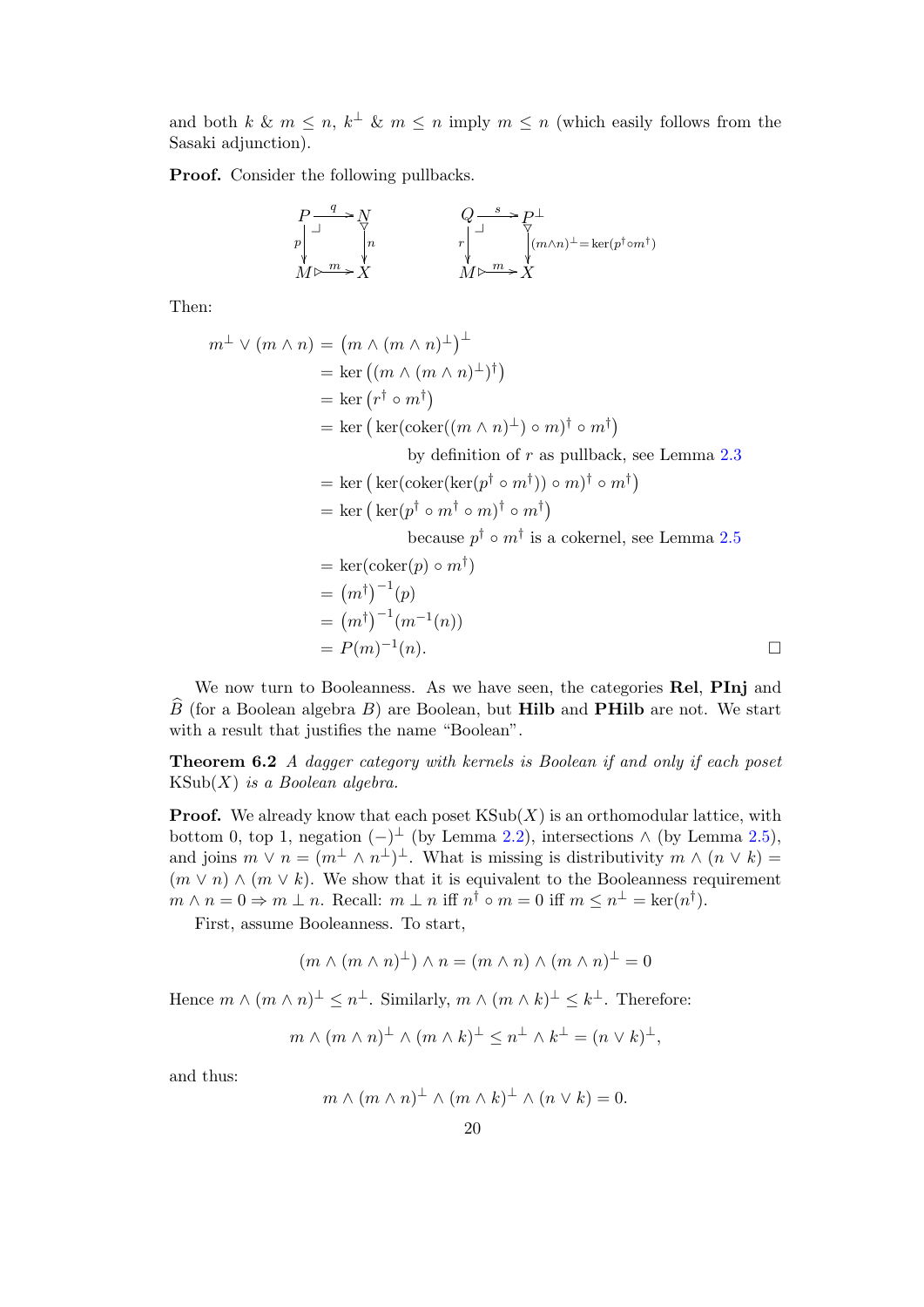But then we are done by using Booleanness again:

$$
m \wedge (n \vee k) \le ((m \wedge n)^{\perp} \wedge (m \wedge k)^{\perp})^{\perp} = (m \wedge n) \vee (m \wedge k).
$$

The other direction is easier: if  $m \wedge n = 0$ , then:

$$
m = m \land 1 = m \land (n \lor n^{\perp})
$$
  
=  $(m \land n) \lor (m \land n^{\perp})$  by distributivity  
=  $0 \lor (m \land n^{\perp}) = m \land n^{\perp}.$ 

Hence  $m \leq n^{\perp}$ . <sup>⊥</sup>.

The Booleanness property can be strengthened in the following way.

<span id="page-20-1"></span>**Proposition 6.3** The Booleanness requirement  $m \wedge n = 0 \Rightarrow m \leq n^{\perp}$ , for all kernels  $m, n$ , is equivalent to the following: for each pullback of kernels:

$$
P \xrightarrow{p} N
$$
  
\n
$$
q \downarrow^{\text{max}} \qquad \text{one has} \qquad n^{\dagger} \circ m = p \circ q^{\dagger}.
$$
  
\n
$$
M \triangleright^m \rightarrow X
$$

**Proof.** It is easy to see that the definition of Booleanness is the special case  $P = 0$ . For the converse, we put another pullback on top of the one in the proposition:



We use that p, q are kernels by Lemma [2.3.](#page-3-0) We see  $m \wedge (n \circ p^{\perp}) = 0$ , so by Booleanness we obtain:

$$
m \le (n \circ p^{\perp})^{\perp} = \ker \left( (n \circ \ker(p^{\dagger}))^{\dagger} \right)
$$

$$
= \ker(\operatorname{coker}(p) \circ n^{\dagger})
$$

$$
= (n^{\dagger})^{-1}(p),
$$

where the pullback is as described in Lemma [2.3.](#page-3-0) Hence there is a map  $\varphi: M \to P$ with  $p \circ \varphi = n^{\dagger} \circ m$ . This means that  $\varphi = p^{\dagger} \circ p \circ \varphi = p^{\dagger} \circ n^{\dagger} \circ m = (n \circ p)^{\dagger} \circ$  $m = (m \circ q)^{\dagger} \circ m = q^{\dagger} \circ m^{\dagger} \circ m = q^{\dagger}$ . Hence we have obtained  $p \circ q^{\dagger} = n^{\dagger} \circ m$ , as required.

<span id="page-20-0"></span>**Definition 6.4** Let **D** be a Boolean dagger category with kernels. We write  $D_{KcK}$ for the category with the same objects as D; morphisms  $X \to Y$  in  $D_{KcK}$  are cokernel-kernel pairs  $(c, k)$  of the form  $X \xrightarrow{c} \rightarrow \bullet \rightarrow^k Y$ . The identity  $X \rightarrow X$  is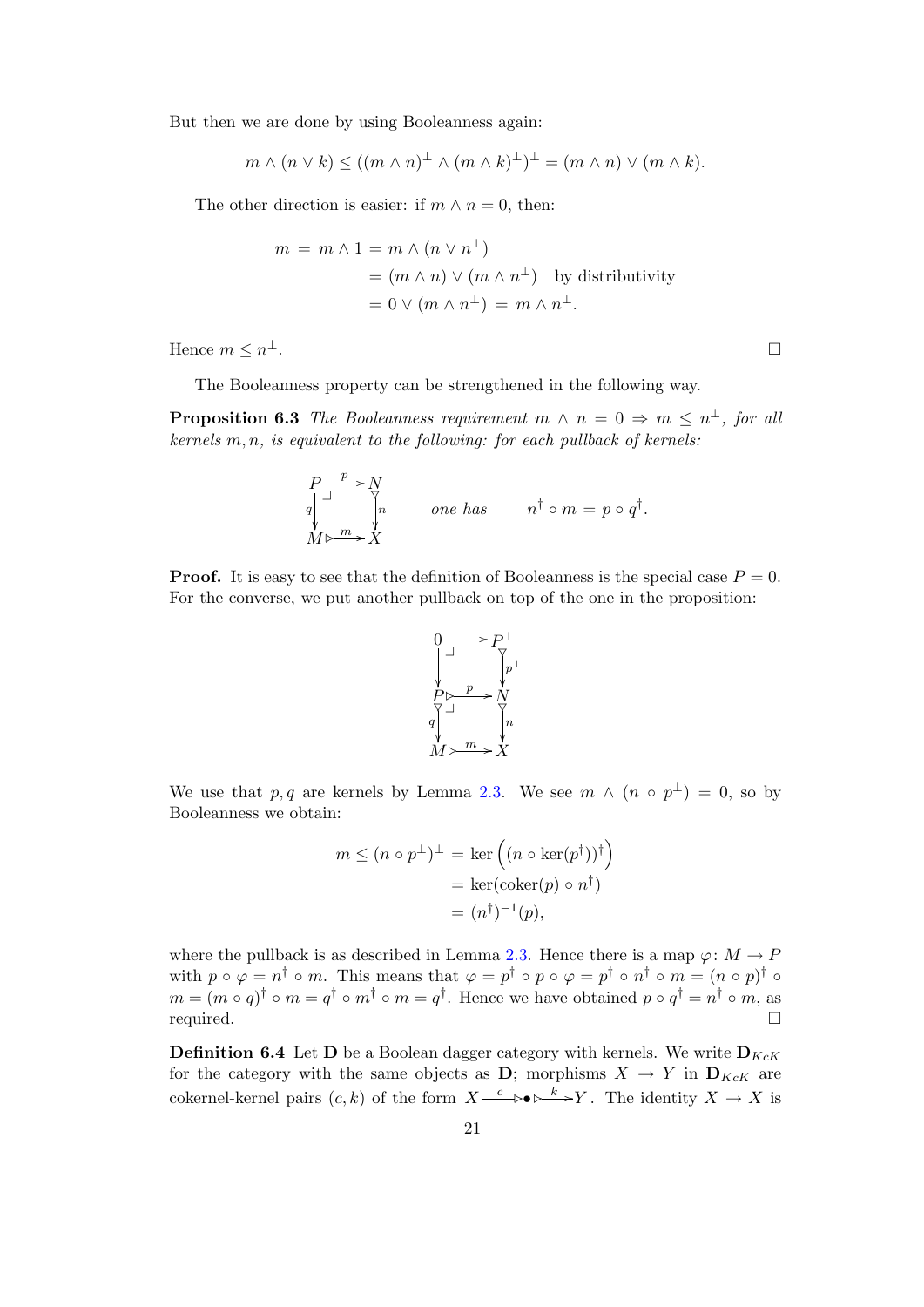$X \xrightarrow{\text{id}} X \longrightarrow X$ , and composition of  $X \xrightarrow{c} M \rightarrow X$  and  $Y \xrightarrow{d} N \rightarrow Z$  is the pair  $(q^{\dagger} \circ c, l \circ p)$  obtained via the pullback:

<span id="page-21-0"></span>
$$
P^{\triangleright} \longrightarrow N^{\triangleright} Z
$$
  
\n
$$
q \downarrow^{\text{min}} \downarrow^{\text{min}} Z
$$
  
\n
$$
X \xrightarrow{c} M \triangleright^{\text{min}} Y
$$
  
\n
$$
Y \qquad (7)
$$

To be precise, we identity  $(c, k)$  with  $(\varphi \circ c, k \circ \varphi^{-1})$ , for isomorphisms  $\varphi$ .

The reader may have noticed that this construction generalises the definition of **PInj.** Indeed, now we can say  $\text{Pin}j = \text{Rel}_{KcK}$ .

**Theorem 6.5** The category  $D_{KcK}$  as described in Definition [6.4](#page-20-0) is again a Boolean dagger category with kernels, with a functor  $D: \mathbf{D}_{KcK} \to \mathbf{D}$  in  $\mathbf{DCK}$  and a changeof-base situation (pullback):



Moreover, in  $\mathbf{D}_{KcK}$  one has:

 $kernel = \dagger$ -mono = mono = zero-mono,

and  $\mathbf{D}_{KcK}$  is universal among such categories.

**Proof.** The obvious definition  $(c, k)^{\dagger} = (k^{\dagger}, c^{\dagger})$  yields an involution on  $\mathbf{D}_{KcK}$ . The zero object  $0 \in \mathbf{D}$  is also a zero object  $0 \in \mathbf{D}_{KcK}$  with zero map  $X \longrightarrow 0 \longrightarrow Y$ consisting of a cokernel-kernel pair. A map  $(c, k)$  is a †-mono if and only if  $(c, k)$ <sup>†</sup>  $\circ$  $(c, k) = (k^{\dagger}, k)$  is the identity; this means that  $k = id$ .

The kernel of a map  $(d, l) = (Y \rightarrow N \rightarrow Z)$  is ker $(d, l) = (N \rightarrow M \rightarrow N \rightarrow Y)$ , so that ker $(d, l)$  is a †-mono and  $(d, l) \circ \text{ker}(d, l) = 0$ . If also  $(d, l) \circ (c, k) = 0$ , then  $k \wedge d^{\dagger} = 0$  so that by Booleanness,  $k \leq (d^{\dagger})^{\perp}$ , say via  $\varphi \colon M \to N^{\perp}$  with  $(d^{\dagger})^{\perp} \circ \varphi = k$ . Then we obtain a mediating map  $(c, \varphi) = (X - c) \circ M \varphi \circ N^{\perp}$ which satisfies  $\ker(d, l) \circ (c, \varphi) = (\mathrm{id}, (d^{\dagger})^{\perp}) \circ (c, \varphi) = (c, (d^{\dagger})^{\perp} \circ \varphi) = (c, k)$ . It is not hard to see that maps of the form  $(id, m)$  in  $D_{KcK}$  are kernels, namely of the cokernel  $(m^{\perp}, \text{id}).$ 

The intersection of two kernels  $(id, m) = (M \longrightarrow M \rightarrow M)$  and  $(id, n) =$  $(N \longrightarrow N \rightarrow X)$  in  $\mathbf{D}_{KcK}$  is the intersection  $m \wedge n: P \rightarrow X$  in  $\mathbf{D}$ , with projections  $(P \longrightarrow P \longrightarrow M)$  and  $(P \longrightarrow P \longrightarrow N)$ . Hence if the intersection of  $(id, m)$  and  $(id, n)$  in  $\mathbf{D}_{KcK}$  is 0, then so is the intersection of m and n in  $\mathbf{D}$ , which yields  $n^{\dagger} \circ m = 0$ . But then in  $\mathbf{D}_{KcK}$ ,  $(\mathrm{id}, n)^{\dagger} \circ (\mathrm{id}, m) = (n^{\dagger}, \mathrm{id}) \circ (\mathrm{id}, m) = 0$ . Hence  $\mathbf{D}_{KcK}$  is also Boolean.

Finally, there is a functor  $\mathbf{D}_{KcK} \to \mathbf{D}$  by  $X \mapsto X$  and  $(c, k) \mapsto k \circ c$ . Composition is preserved by Proposition [6.3,](#page-20-1) since for maps as in Definition [6.4,](#page-20-0)

$$
(d,l)\circ (c,k) = (q^{\dagger} \circ c, l \circ p) \longmapsto l \circ p \circ q^{\dagger} \circ c = (l \circ d) \circ (k \circ c).
$$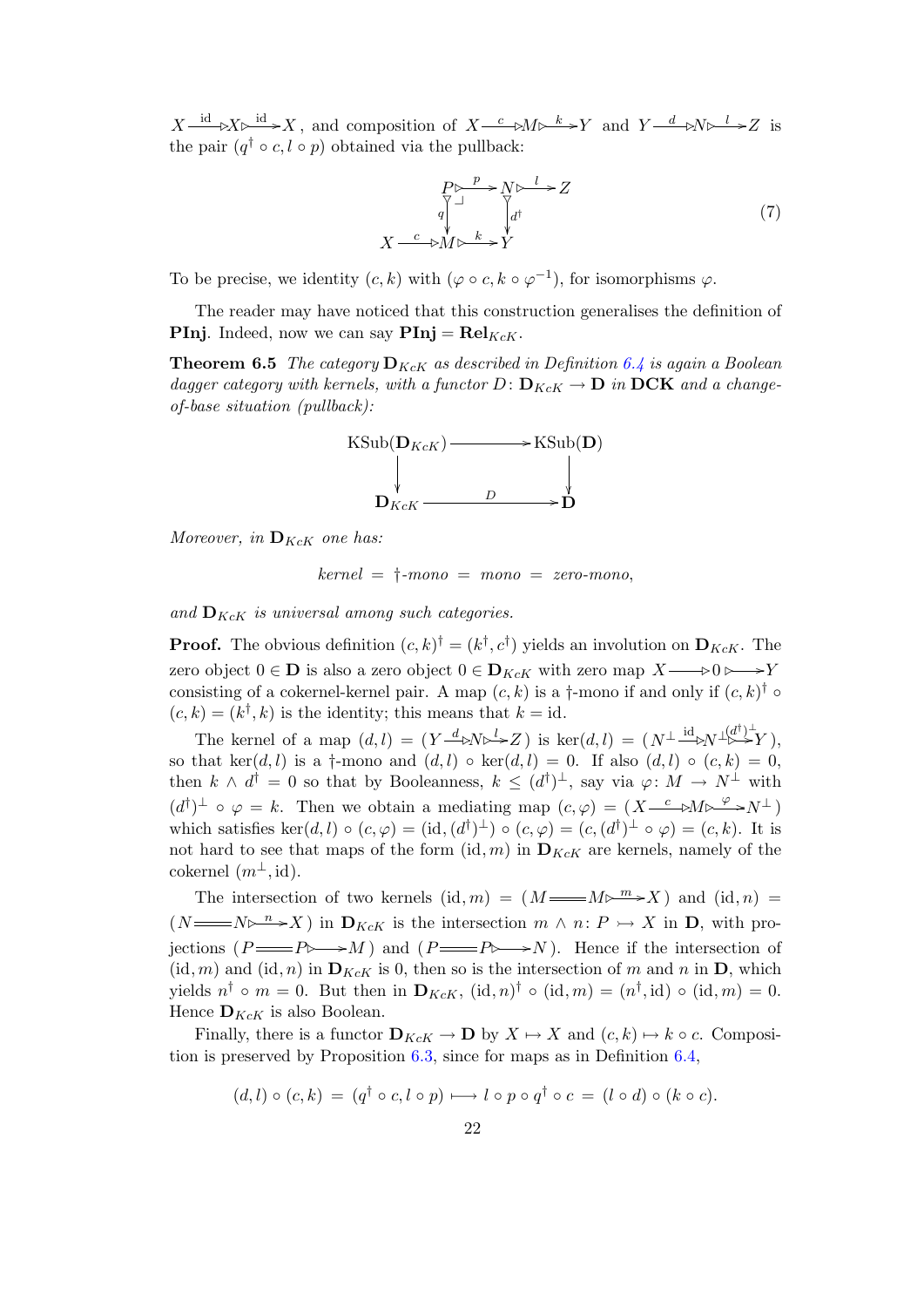We have already seen that  $\text{KSub}(X)$  in  $\mathbf{D}_{KcK}$  is isomorphic to  $\text{KSub}(X)$  in  $\mathbf{D}$ . This yields the change-of-base situation.

We have already seen that kernels and  $\dagger$ -monos coincide. We now show that they also coincide with zero-monos. So let  $(d, l): Y \to Z$  be a zero-mono. This means that  $(d, l) \circ (c, k) = 0 \Rightarrow (c, k) = 0$ , for each map  $(c, k)$ . Using diagram [\(7\)](#page-21-0), this means:  $d^{\dagger} \wedge k = 0 \Rightarrow k = 0$ . By Booleanness, the antecedent  $d^{\dagger} \wedge k = 0$  is equivalent to  $k \leq (d^{\dagger})^{\perp} = \text{ker}(d)$ , which means  $d \circ k = 0$ . Hence we see that d is zero-monic in D, and thus an isomorphism (because it is already a cokernel).

Finally, let **E** be a Boolean dagger category with kernels in which zero-monos are kernels, with a functor  $F: \mathbf{E} \to \mathbf{D}$  in **DCK**. Every morphism f in **E** factors as  $f = i_f \circ e_f$  for a kernel  $i_f$  and a cokernel  $e_f$ . Hence  $G: \mathbf{E} \to \mathbf{D}_{KcK}$  defined by  $G(X) = F(X)$  and  $G(f) = (e_f, i_f)$  is the unique functor satisfying  $F = D \circ G$ .  $\Box$ 

# 7 Conclusions and future work

The paper shows that a "dagger category with kernels" forms a powerful notion that not only captures many examples of interest in quantum logic but also provides basic structure for categorical logic. Several research avenues are still open: construction of dagger categories with kernels from orthomodular lattices (like in Subsection [3.5](#page-11-0) for Boolean algebras), or further investigation of the relevance of "opfibred" structure in this setting (like for "op-classifiers" at the end of Section [4\)](#page-12-0).

A follow-up paper [\[10\]](#page-22-6) is in preparation; it extends the present setting with tensors (both sums  $oplus$  and products  $\otimes$ ), which lead to further logical structure.

## References

- <span id="page-22-0"></span>[1] S. Abramsky and B. Coecke. A categorical semantics of quantum protocols. In Logic in Computer Science, pages 415–425. IEEE, Computer Science Press, 2004.
- <span id="page-22-7"></span>[2] M. Barr. Algebraically compact functors. Journ. of Pure & Appl. Algebra, 82:211-231, 1992.
- <span id="page-22-9"></span>[3] M. Barr and Ch. Wells. Toposes, Triples and Theories. Springer, Berlin, 1985. Revised and corrected version available from URL: www.cwru.edu/artsci/math/wells/pub/ttt.html.
- <span id="page-22-10"></span>[4] F. Borceux. Handbook of Categorical Algebra, volume 50, 51 and 52 of Encyclopedia of Mathematics. Cambridge Univ. Press, 1994.
- <span id="page-22-5"></span>[5] Gianni Cassinelli, Ernesto De Vito, Pekka J. Lahti, and Antonio Levrero. The theory of symmetry actions in quantum mechanics. Number 654 in Lecture Notes in Physics. Springer, 2004.
- <span id="page-22-1"></span>[6] B. Coecke and D. Pavlović. Quantum measurements without sums. In G. Chen, L. Kauffman, and S. Lamonaco, editors, Mathematics of Quantum Computing and Technology. Taylor and Francis, 2006. See also: arXiv:/quant-ph/0608035.
- <span id="page-22-11"></span>[7] B. Coecke and S. Smets. The Sasaki hook is not a [static] implicative connective but induces a backward [in time] dynamic one that assigns causes. Int. Journ. of Theor. Physics, 43(7/8):1705–1736, 2004.
- <span id="page-22-4"></span>[8] P.J. Freyd. Abelian Categories: An Introduction to the Theory of Functors. Harper and Row, New York, 1964.
- <span id="page-22-8"></span>[9] E. Haghverdi and Ph. Scott. A categorical model for the geometry of interaction. Theor. Comp. Sci., 350:252–274, 2006.
- <span id="page-22-6"></span>[10] C. Heunen and B. Jacobs. Dagger categories with kernels and tensors, 2009, in preparation.
- <span id="page-22-3"></span>[11] Chris Heunen. An embedding theorem for Hilbert categories. preprint, arXiv:0811.1448, 2008.
- <span id="page-22-2"></span>[12] Chris Heunen. Quantifiers for quantum logic. preprint, arXiv:0811.1457, 2008.